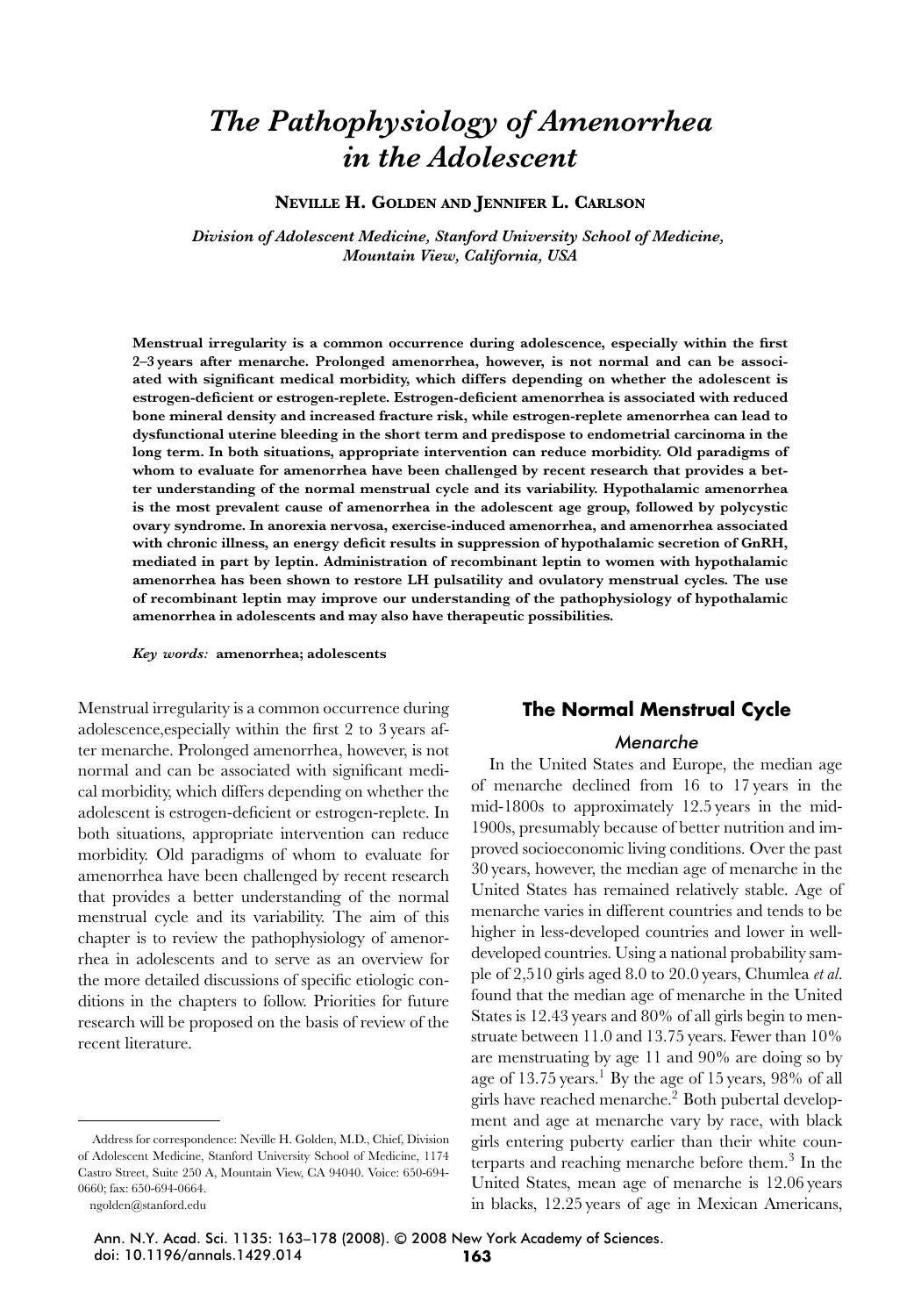

**FIGURE 1.** Regulation of pulsatile GnRH secretion by leptin and neurotransmitters.

and 12.55 years of age in non-Hispanic whites.<sup>1</sup> There is a known relationship between age of menarche and BMI, with early menarche associated with higher BMI.<sup>4</sup>*,*<sup>5</sup> What is not known, however, is the direction of the association—whether increased body fat leads to early menarche or whether early sexual maturation is the reason for an increase in the amount of body fat and a change in its distribution.

#### Physiology of the Normal Menstrual Cycle

An understanding of the physiology of the normal menstrual cycle (see the chapter by Dr. Hillard in this volume) is essential in order to understand the variability of menstrual cycles that occurs during adolescence. Gonadotropin-releasing hormone (GnRH), a decapeptide produced by the neurosecretory neurons of the preoptic area of the hypothalamus, is released at the axon terminals of the neurosecretory cell at the median eminence of the hypothalamus. The hormone is secreted into the capillaries of the hypophysial portal system and is transported to the anterior pituitary, where it stimulates the synthesis and secretion of luteinizing hormone (LH) and follicle-stimulating hormone (FSH). The GnRH is released in pulses in response to serum levels of gonadal steroids. Secretion of GnRH is also regulated by a number of neurotransmitters, including dopamine, endogenous opioids, norepinephrine, gamma amino butyric acid (GABA), and corticotropin- releasing hormone (CRH). Some of these neurotransmitters (e.g., dopamine) are released by the tuberoinfundibular neurons which abut the neurosecretory cells of the median eminence.<sup>6</sup> The modulation of GnRH release by the neurotransmitters is complex. with interactions between the different regulatory systems (FIG. 1). For example, infusion of dopamine inhibits the LH pulsatile release induced by naloxone, an opioid receptor antagonist. Other neurotransmitters (e.g., serotonin, neuropeptide Y, and neurotensin) may be involved in the regulation of GnRH secretion, but their exact role is not clear.

The GnRH pulses increase in amplitude and frequency during puberty. Each GnRH pulse is followed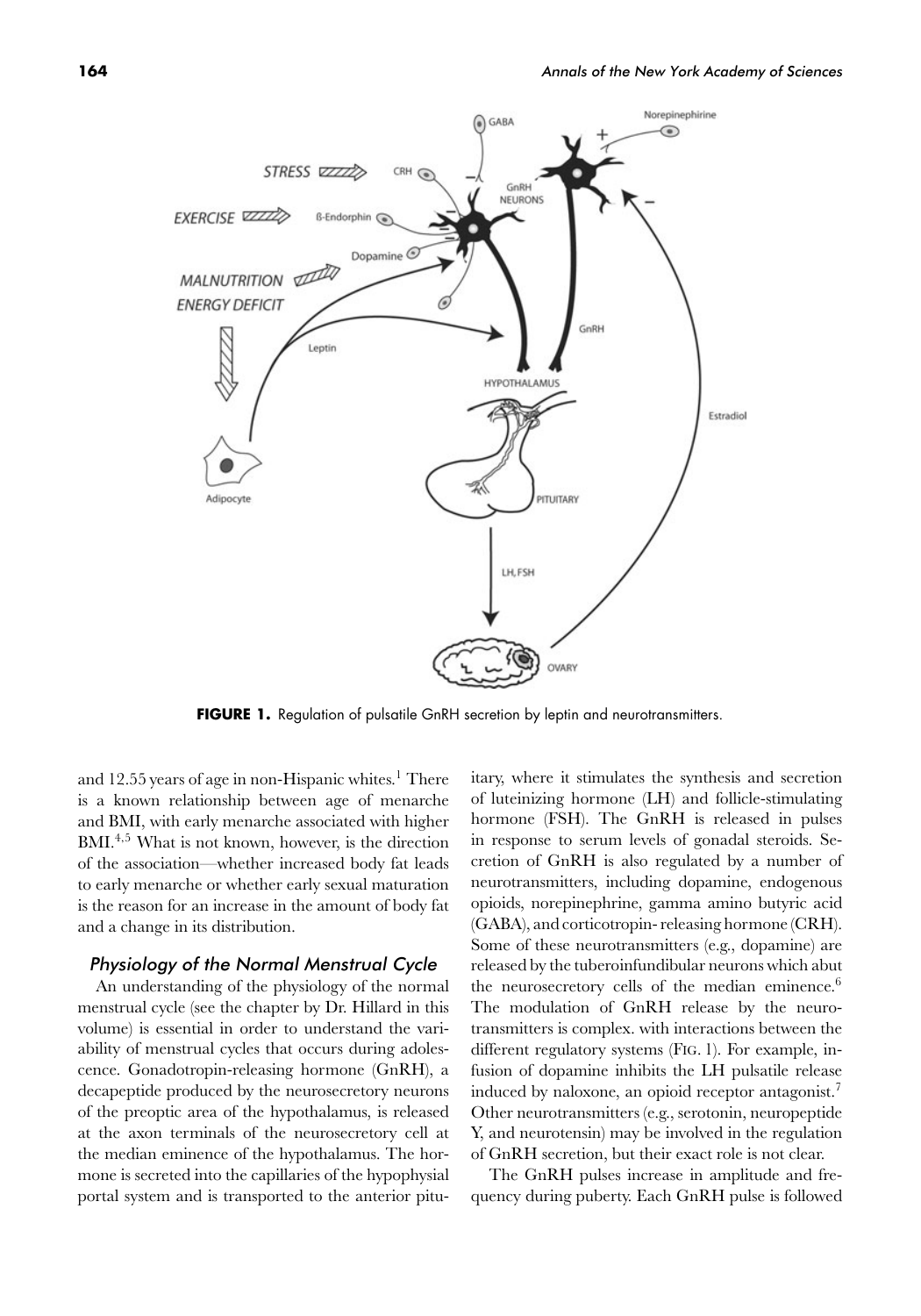by a corresponding LH pulse. Follicle-stimulating hormone is also secreted in a pulsatile manner, but the FSH peaks may be obscured because of the long half-life of FSH (about 3 hours). The hypothalamus is exquisitely sensitive to circulating levels of estrogen, which inhibit GnRH secretion by the hypothalamus (the "negative feedback loop"). The negative feedback loop is present in the fetus and is active throughout childhood and adolescence. However, the "positive feedback loop," in which a critical level of estrogen stimulates pulses of GnRH, which triggers the LH surge and ovulation, only develops later in puberty. In the follicular phase of the normal menstrual cycle, rising levels of FSH stimulate the emergence of a dominant ovarian follicle and estrogen production. When a critical estrogen level is reached, GnRH pulses trigger the LH surge and ovulation. After ovulation, a corpus luteum is formed, which produces progesterone to prepare the endometrium for implantation of a fertilized ovum. After approximately 14 days, if implantation has not occurred, the corpus luteum regresses and progesterone levels drop. The endometrium can no longer be sustained and menstrual shedding occurs. The spiral arterioles linking the functional and basal layers of the endometrium are able to clamp down, causing the menstrual bleeding to stop, usually within 7 days. The luteal phase of the menstrual cycle is fairly constant at  $14.0 \pm 2.0$  days.

Withdrawal of progesterone from an estrogenprimed endometrium is necessary for normal menstruation to occur and for the bleeding to stop in a timely fashion. In the absence of adequate estrogen priming, there will be no positive feedback and ovulation will not occur, resulting in estrogen-deficient amenorrhea. In the presence of adequate estrogen levels, but the absence of ovulation, there will be no progesterone withdrawal and once again amenorrhea will occur. In this situation, the patient is estrogen-replete and because of the effect of unopposed estrogen on the endometrium, the patient will be at risk for dysfunctional uterine bleeding (DUB) in the short term and endometrial carcinoma in the long term.

## Maturation of the Hypothalamic-Pituitary-Ovarian Axis

The hypothalamic-pituitary-ovarian (HPO) axis becomes active in the second trimester of pregnancy. Gonadotropin levels peak at mid gestation and decline at term because of the negative feedback from placental hormones. There is a mild secondary peak in gonadotropin levels after withdrawal of placental steroids after birth, but after 1–2 years of age, levels of gonadotropins remain low until puberty begins. They are suppressed by circulating sex hormones primarily produced by the adrenals and mediated via the negative feedback loop.<sup>8</sup>

The mechanism for initiating puberty in late childhood is incompletely understood. What is known is that for some reason, the hypothalamus becomes less sensitive to circulating gonadal hormones. Pulses of GnRH increase in amplitude and frequency and are followed by pulses of LH and FSH. Augmented secretion of both LH and FSH is more prominent during sleep.8*,*<sup>9</sup> With the onset of puberty, the amplitude of the pulsatile LH and FSH secretion increases markedly, particularly during wake-time.<sup>8</sup> In response to rising LH and FSH levels, the ovary produces estrogen, which initiates sexual maturation, heralded by breast development (thelarche).

There is a normal progression of pubertal development in both boys and girls. In girls, menarche usually occurs during Tanner stage 4 of breast development and usually within two and a half to three years after thelarche. Once menarche has occurred, it takes approximately 5–7 years for the HPO axis to mature and for the establishment of regular menstrual cycles. The interval from the first menstrual period to the second period can be quite long, but subsequent cycles usually vary from 21 to 45 days, with very few cycles falling out of this range.<sup>2</sup> In the first year after menarche, approximately 50% of cycles are anovulatory, but 80% still fall within the range of 21–45 days' duration. By the third year after menarche, 95% of menstrual cycles fall into this range. $10$  In general, anovulatory cycles occur most frequently during the first two years after menarche.

## **Primary and Secondary Amenorrhea Definitions**

*Amenorrhea* is the absence of spontaneous menses in a woman of reproductive age. In adolescents, amenorrhea traditionally has been divided into primary amenorrhea and secondary amenorrhea.

*Primary amenorrhea* is amenorrhea in a patient otherwise expected to have regular periods.

*Secondary amenorrhea* is amenorrhea in a patient who has already established regular menstrual cycles. Traditionally this term has only been used in those with amenorrhea of greater than 3 months' duration.

The distinction between primary amenorrhea and secondary amenorrhea is somewhat arbitrary and there is a great deal of overlap. Any cause of secondary amenorrhea (including pregnancy) can also be a cause of primary amenorrhea. In general, however, for a patient with primary amenorrhea the suspicion should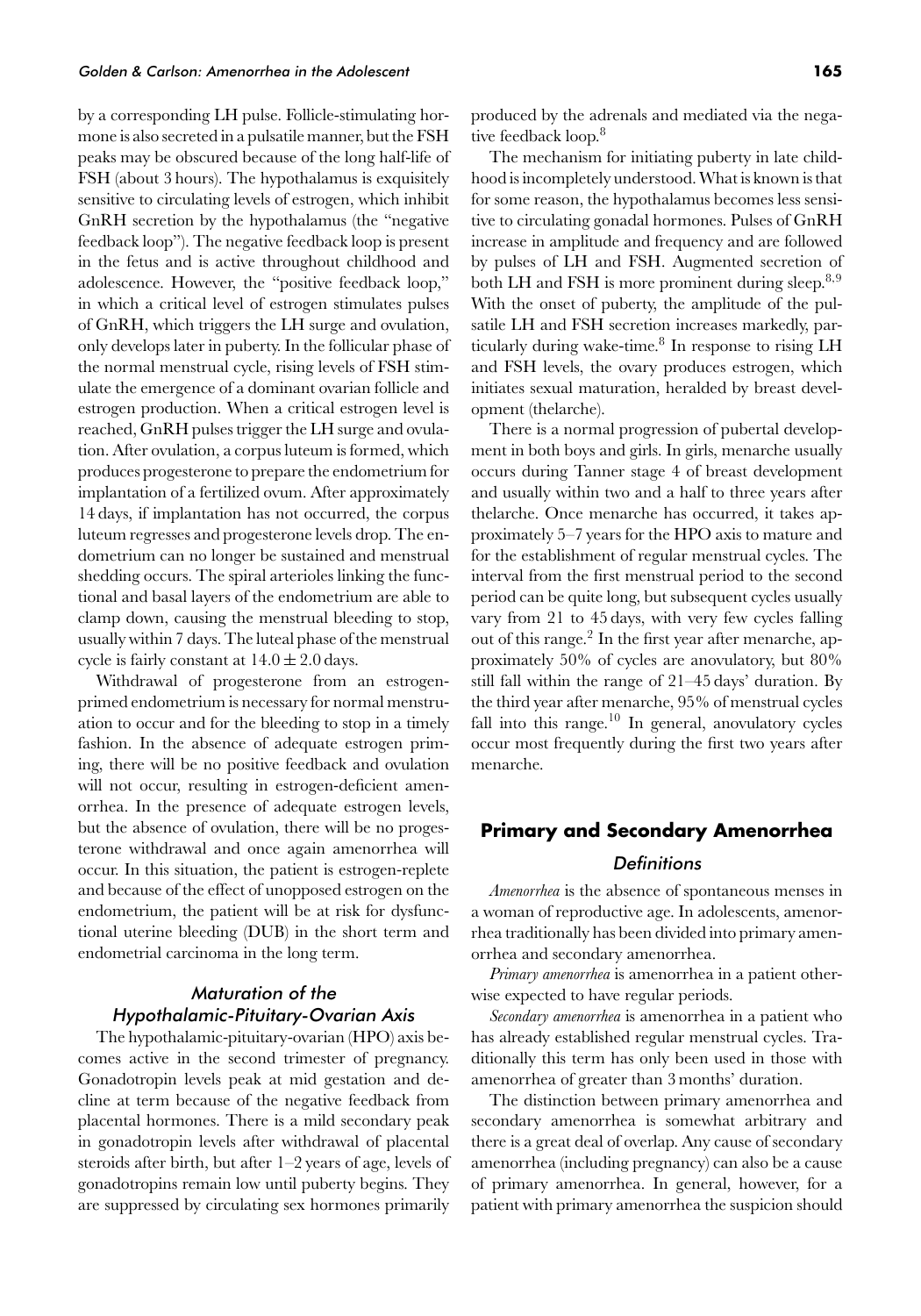#### **TABLE 1. Indications for evaluation of an adolescent with primary amenorrhea***<sup>a</sup>*

- 1. An adolescent who has not had menarche by age 15 years
- 2. An adolescent who has not had menarche and more than 3 years have elapsed since thelarche
- 3. An adolescent who has not had a menarche by age 13 years and no secondary sexual development
- 4. An adolescent who has not had menarche by age 14 years and:

(i) there is a suspicion of an eating disorder or excessive exercise, or

(ii) there are signs of hirsutism, or

(iii) there is suspicion of genital outflow obstruction

*a* Adapted from Diaz *et al*. 2

be high for the possibility of a chromosomal or structural abnormality.

#### Who Should Be Evaluated for Amenorrhea?

In the light of what is now known about normal menstrual physiology in adolescents, the American Academy of Pediatrics recently recommended that an evaluation for primary amenorrhea should be considered in the conditions listed in TABLE 1.<sup>2</sup>

Given that 98% of girls have reached menarche by the age of 15 years, it is reasonable to evaluate any adolescent female who is 15 years or older and has not yet begun to menstruate. This recommendation replaces older recommendations using a cut-off of 16 years of age. Recent longitudinal data show that the median time interval from thelarche to menarche is 2.7 years for black girls and 2.5 years for white girls.<sup>11</sup> If more than 3 years have elapsed since thelarche, and menarche has not yet occurred, an evaluation is indicated. National probability data demonstrate that, depending on race, 75% of girls have begun breast development by age 11.0 years and pubic hair development by age  $11.5 \, \text{years}$ .<sup>12</sup> A cross-sectional study of young girls in pediatric practices further showed that by the age of 12 years, more than 95% of girls have begun breast development and over 90% have begun pubic hair development.<sup>3</sup> Lack of secondary sexual development and no menarche by the age of 13 years is therefore another reasonable cause for evaluation. Disordered eating and eating disorders are prevalent in adolescent females. If an adolescent is 14 years of age, has primary amenorrhea, and has features suggestive of an eating disorder, appropriate evaluation and referral is warranted. Similarly, if a patient has signs of hirsutism, a work-up should be performed to rule out the possibility of late-onset congenital adrenal hyperplasia or polycystic ovary syndrome (PCOS). Finally, if an adolescent is 14 years old,

is fully developed, has primary amenorrhea, and has lower abdominal pain occurring at monthly intervals, the patient should be assessed for genital outflow tract obstruction.

## **Etiology of Amenorrhea**

A classification of the major causes of amenorrhea in adolescents by organ system and by estrogen status is shown in TABLE 2. In clinical practice, hypothalamic amenorrhea and PCOS are the most prevalent causes of amenorrhea in adolescents. In some cases, a teenager presumed to have amenorrhea secondary to immaturity of the HPO axis may subsequently turn out to have PCOS. In a study of 203 adolescent girls presenting to a youth clinic in Sweden for menstrual disorders, hypothalamic inhibition of the HPO axis was the most frequent cause and PCOS was the second most frequent. An eating disorder was diagnosed in 68% of those presenting with amenorrhea and PCOS was identified in 55% of those presenting with oligomenorrhea.13

#### Hypothalamic Causes of Amenorrhea

Hypothalamic amenorrhea is the most prevalent cause of amenorrhea in the adolescent age group. Patients with hypothalamic amenorrhea have low LH, FSH, and estrogen levels with preserved LH and FSH responsiveness to GnRH. As previously described, within the first 2 to 3 years after menarche, immaturity of the HPO axis can lead to anovulation and amenorrhea, but prolonged amenorrhea secondary to immaturity of the HPO axis is not as common as once thought. The most common causes of hypothalamic amenorrhea in those who are at least 2–3 years post menarche are eating disorders, excessive exercise, medications, and psychosocial stress.<sup>13</sup>*,*<sup>14</sup>

The discovery of leptin in 1994 has markedly improved our understanding of the pathophysiology of hypothalamic amenorrhea and its relationship to energy balance. Leptin, a protein produced by the adipocyte, acts on the hypothalamus to regulate food intake, energy expenditure, and body weight. In addition to its role in regulating energy homeostasis, leptin also plays a role in sexual maturation and reproductive functioning in rodents. Leptin receptors have been identified in the hypothalamus in close proximity to the median eminence and could theoretically influence GnRH secretion by the hypothalamus. The current thought is that in both anorexia nervosa and in exercise-induced amenorrhea, amenorrhea is an adaptive response to an energy deficit, mediated in part by leptin. Leptin levels in are low in anorexia nervosa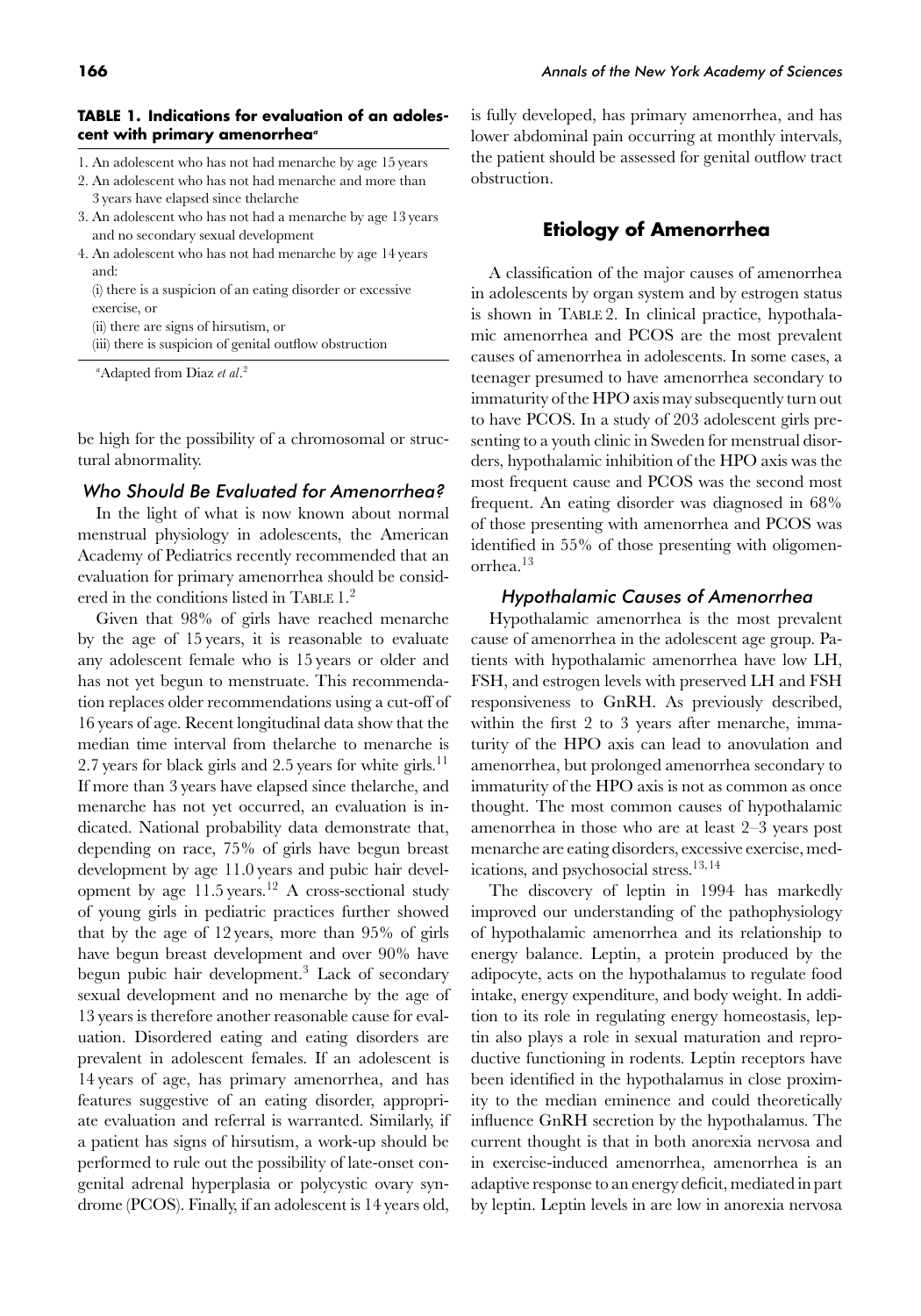| TABLE 2. Etiology of amenorrhea in adolescents |  |  |  |
|------------------------------------------------|--|--|--|
|------------------------------------------------|--|--|--|

|             | <b>Estrogen-</b>                    | <b>Estrogen-</b>                |
|-------------|-------------------------------------|---------------------------------|
| Type        | deficient                           | replete                         |
| Hypothlamic |                                     |                                 |
|             | Eating disorders                    | Immaturity of the<br>HPO axis   |
|             | Exercise-induced                    |                                 |
|             | amenorrhea                          |                                 |
|             | Medication-induced                  |                                 |
|             | amenorrhea                          |                                 |
|             | Chronic illness                     |                                 |
|             | Stress-induced<br>amenorrhea        |                                 |
|             | Kallmann syndrome                   |                                 |
| Pituitary   |                                     |                                 |
|             | Hyperprolactinemia                  |                                 |
|             | Prolactinoma                        |                                 |
|             | Craniopharyngioma                   |                                 |
|             | Isolated gonadotropin<br>deficiency |                                 |
| Thyroid     |                                     |                                 |
|             |                                     | Hypothyroidism                  |
|             |                                     | Hyperthyroidism                 |
| Adrenal     |                                     |                                 |
|             |                                     | Congenital adrenal              |
|             |                                     | hyperplasia<br>Cushing syndrome |
| Ovarian     |                                     |                                 |
|             |                                     | Polycystic ovary                |
|             |                                     | syndrome                        |
|             | Gonadal dysgenesis                  |                                 |
|             | (Turner syndrome)                   |                                 |
|             | Premature ovarian                   |                                 |
|             | failure                             |                                 |
|             |                                     | Ovarian tumor                   |
|             | Chemotherapy,<br>irradiation        |                                 |
| Uterine     |                                     |                                 |
|             |                                     | Pregnancy                       |
|             |                                     | Androgen insensitivity          |
|             |                                     | Uterine adhesions               |
|             |                                     | (Asherman                       |
|             |                                     | syndrome)                       |
|             |                                     | Müllerian agenesis              |
|             |                                     | Cervical agenesis               |
| Vaginal     |                                     |                                 |
|             |                                     | Imperforate hymen               |
|             |                                     | Transverse vaginal<br>septum    |
|             |                                     | Vaginal agenesis                |
|             |                                     |                                 |

and increase with refeeding.<sup>15–18</sup> After weight restoration, leptin levels remain lower in those who remain amenorrheic compared with those who are menstruating regularly.<sup>18,19</sup> It is felt by some that leptin acts as a metabolic gate, allowing increased gonadotropin secretion when leptin concentration exceeds a critical level.<sup>20</sup> In amenorrheic athletes, leptin levels are also lower than in weight- matched controls or in athletes who have regular menses.<sup>21</sup>*,*<sup>22</sup> In a pilot study of 14 women with hypothalamic amenorrhea (who had either lost weight or were exercising excessively but reportedly did not have an eating disorder), administration of recombinant leptin for 3 months increased LH, FSH, and estradiol levels in the 8 women receiving leptin and led to ovulatory menstrual cycles in three of them.<sup>23</sup>

#### Eating Disorders

The prevalence of *anorexia nervosa* in young women is  $0.3-0.5\%$ ,<sup>24</sup> with the highest incidence in adolescent girls between the ages of 15 and 19 years.<sup>25</sup> While amenorrhea is one of the features necessary for the diagnosis of anorexia nervosa, dietary restraint, even in the presence of a normal body weight, can lead to hypothalamic amenorrhea. The etiology of amenorrhea in anorexia nervosa is thought to be a disturbance in the neurotransmitter regulation of pulsatile GnRH release. Levels of LH, FSH, and estradiol are low, pulsatile secretion of LH reverts to a prepubertal pattern, and the uterus and ovaries shrink in size.<sup>6</sup>

Contributing factors include low body weight, excessive exercise, stress-induced activation of the hypothalamic-pituitary-adrenal axis, and caloric restriction with a negative energy balance. While there clearly is a relationship between low body weight and amenorrhea in a number of different conditions, earlier theories proposed by Frisch and McArthur<sup>26</sup> of a critical percentage of body fat being necessary for the onset or maintenance of regular menses have been challenged because they are not based on experimental data. Some women with a low percentage of body fat have regular menses and, both in athletes and in those with anorexia nervosa, studies have demonstrated no difference in percentage of body fat between those who are amenorrheic compared with those who are menstruating regularly.<sup>27</sup> Approximately 20% of patients with anorexia nervosa develop amenorrhea before significant weight loss.<sup>6</sup>*,*<sup>27</sup> The reason for this is not clear, but it is possible that the amenorrhea is mediated by leptin's response to caloric restriction and a negative energy balance prior to significant weight loss.

The prevalence of *bulimia nervosa* in young women is approximately 5%. In contrast to anorexia nervosa, patients with bulimia nervosa are usually of normal weight and usually have regular menses. However, they may also have irregular menses as a result of repeated episodes of dietary restriction. They do not usually have prolonged amenorrhea though, unless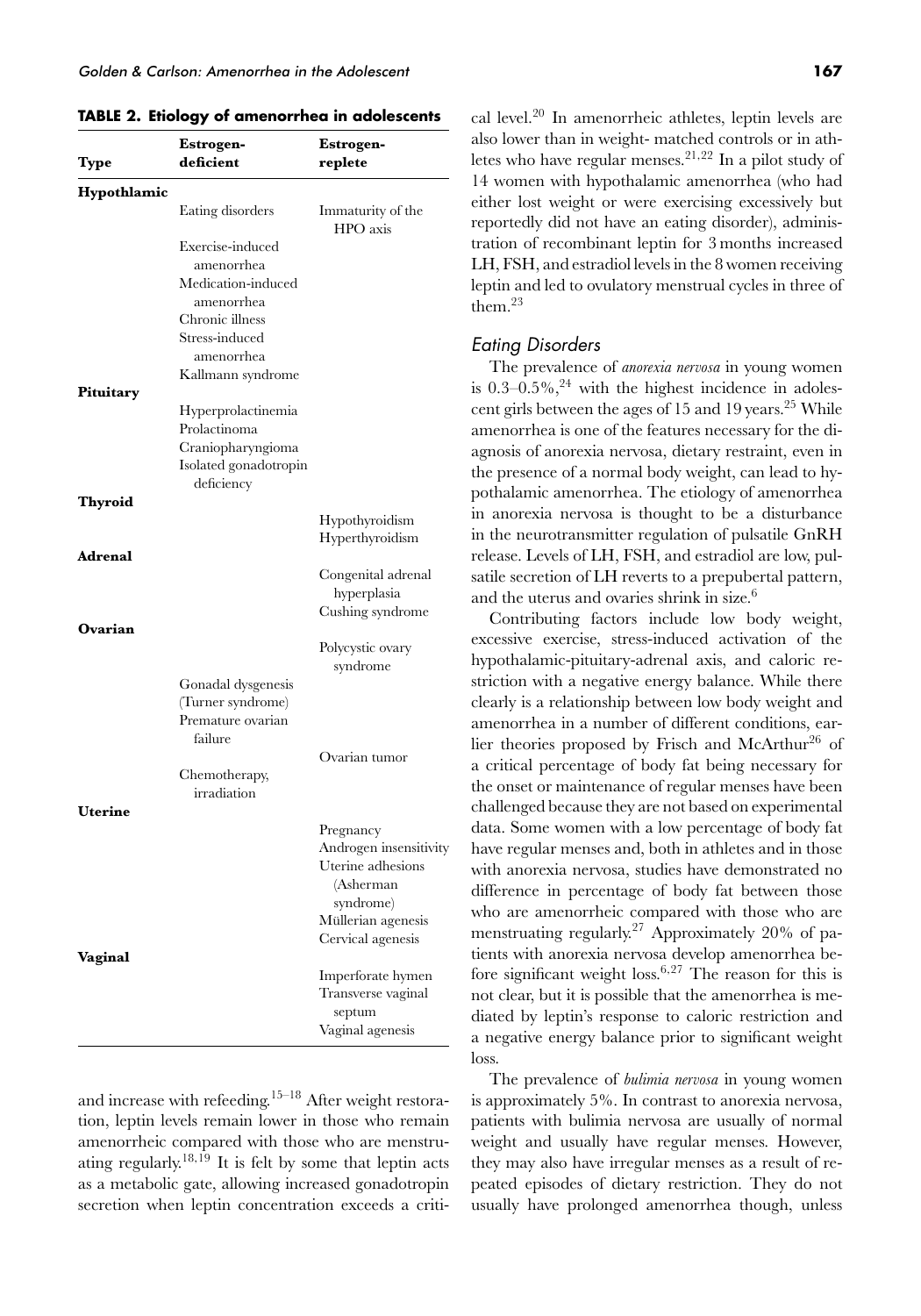an *eating disorder not otherwise specified* (EDNOS).<sup>28</sup> Some of these patients may also have amenorrhea.

In anorexia nervosa, nutritional rehabilitation and weight restoration are associated with resumption of menses. After one year of treatment, approximately two-thirds of patients resume menses and after two years, approximately 95% do so. Resumption of menses usually occurs at a weight that is approximately 5 lbs greater than the weight at which menses were lost. The average weight at resumption of menses is 90% of median weight for age and height and 86% of patients will resume menses within 6 months of achieving this weight.<sup>27</sup>

#### Exercise-Induced Amenorrhea

As more women become active in sports and physical activities, more research is being accrued on effects of physical activity on the menstrual cycle. It has been noted that female athletes often have a delay in menarche and/or develop irregular menses during their training.<sup>29</sup> In the early 1990s the syndrome of Female Athlete Triad (irregular menses, disordered eating, and osteoporosis/osteopenia) was described to make physicians and coaches aware of the interrelationships among these three conditions. Although the prevalence of menstrual irregularities differs between various sports, the rates are often quite high, affecting from 12 to 79% of athletes.<sup>30</sup> In a recent study of female high-school athletes, 23.5% of those surveyed had menstrual irregularity.<sup>31</sup>

Generally, exercise-induced amenorrhea results from suppression of the GnRH pulsatility leading to hypoestrogenism, although the mechanisms by which this occurs may vary. In sports that emphasize leanness, amenorrhea results from hypoestrogenism secondary to suppression of the HPO axis. Several hypotheses have been advanced to explain the mechanism of this suppression, including the body-composition hypothesis and the exercise-stress hypothesis.26*,*<sup>32</sup> More recent evidence, however, suggests that for athletes participating in lean sports, the energy-drain hypothesis is the most likely explanation for the menstrual irregularity.<sup>33</sup> Athletes with amenorrhea may be consuming too few calories to meet their energy needs, thus resulting in a state of chronic caloric deprivation. As described above, the effects of this negative energy balance on the hypothalamus may be mediated by leptin. $34$ 

In sports where strength rather than low body weight is the emphasis, another mechanism may explain the hypothalamic disruption of the reproductive axis. These athletes often have elevated androgen levels, elevated LH levels, and elevated LH/FSH ratios rather than the aforementioned hypoestrogenism.<sup>35</sup> It has been hypothesized that the elevated androgens are secondary to stimulation of the hypothalamicpituitary-adrenal axis, though it is unclear what initiates this stimulation. The increased androgens may impair follicular development at the ovarian level, thus causing anovulation and amenorrhea.

#### Medication-Induced Amenorrhea

Approximately 50% of patients who are taking antipsychotic medication develop menstrual disturbances and  $12\%$  develop amenorrhea.<sup>36</sup> Many of the antipsychotic drugs block pituitary dopamine D2 receptors, thereby removing the inhibitory effect of dopamine on prolactin secretion by the pituitary. Prolactin levels can increase five- to tenfold. High prolactin concentrations inhibit the HPO axis by suppressing pulsatile GnRH release, by inhibiting the effect of GnRH on the pituitary, and by blocking the positive feedback effect of estradiol on the hypothalamus.<sup>37</sup> In contrast to the conventional antipsychotic medications, most of the "atypical antipsychotic agents" (e.g., clozapine, olanzapine, quetiapine, ziprasidone, and zotepine) usually have a minimal effect on prolactin secretion. Two exceptions to this rule, however, are risperidone and amisulpride, both of which can cause marked hyperproloactinemeia. Other dopamine antagonists such as methyldopa and metochlopramide may also cause hyperprolactinemia and amenorrhea.

Antidepressants with increased serotonergic activity (e.g., the selective serotonin receptor inhibitors, the monoamine oxidase inhibitors and some tricyclics) may also increase prolactin levels, but to a lesser degree. Discontinuing the offending drug usually results in resolution of the problem. Another group of medications frequently used in the adolescent age group and that can cause amenorrhea is injectable contraceptives. After one year of treatment with medroxyprogesterone acetate (DMPA) approximately 50% of users develop amenorrhea and after two years the number increases to 75%.

#### Stress-Induced Amenorrhea

Physical and psychosocial stress interrupts homeostasis and redirects energy and other resources away from nonessential functions. such as reproduction, to the central nervous system and cardiovascular systems. This adaptive response results in improved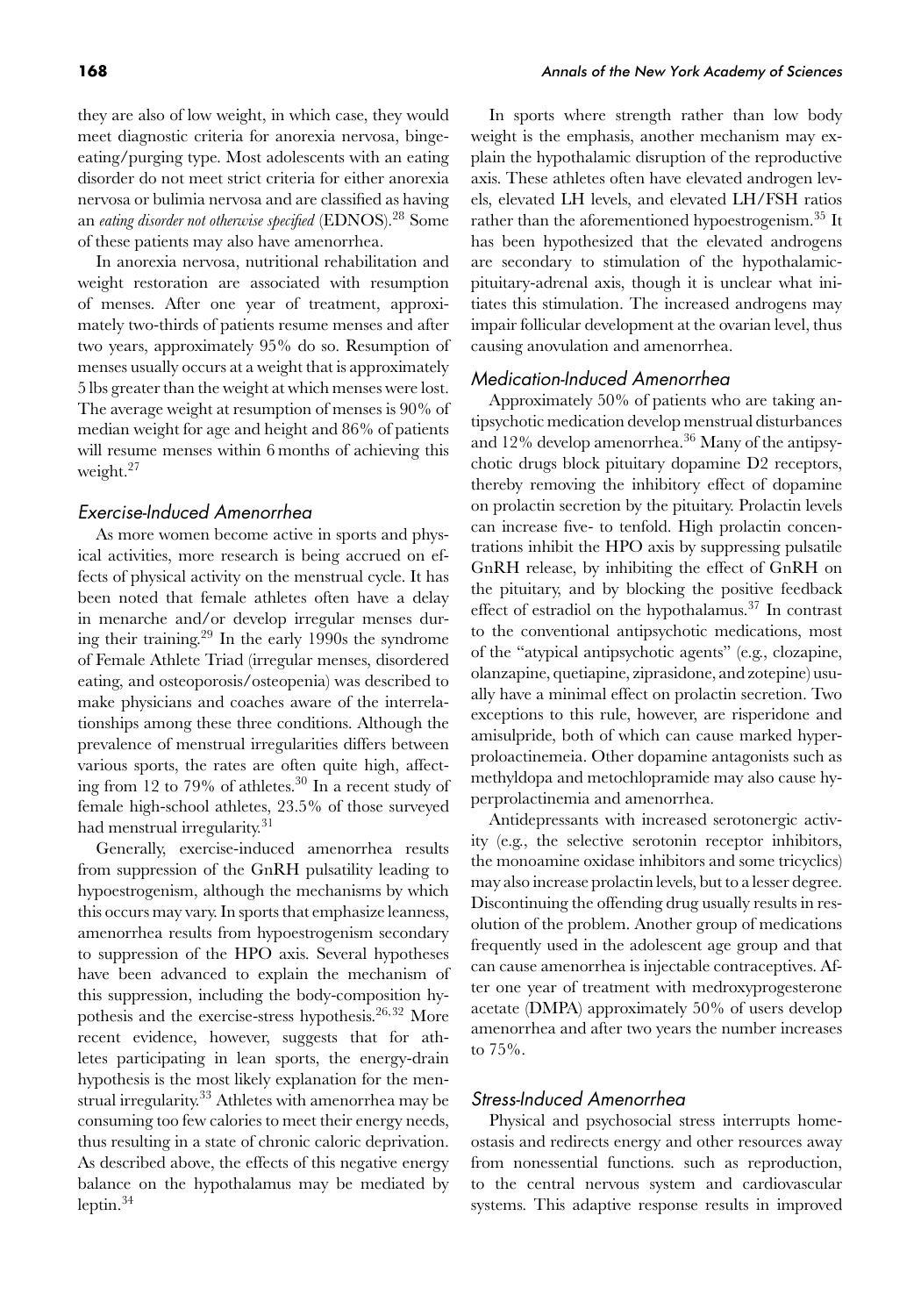alertness and arousal, with increases in pulse, blood pressure, and respiratory rate. There is activation of the hypothalamic-pituitary-adrenal axis, with increased secretion of corticotropin-releasing hormone (CRH), and stimulation of the sympathetic nervous system, with release of epinephrine and norepinephrine. Many of the central nervous system, metabolic, and cardiovascular responses are mediated via CRH release from the paraventricular nucleus of the hypothalamus. Secretion of CRH is responsible for activation of central endogenous opioid activity, in particular, that of betaendorphin. The HPO axis is inhibited at a number of levels by complex interrelated mechanisms. Both CRH and endogenous opioids directly inhibit GnRH release by the hypothalamus. In addition, glucocorticoids inhibit pituitary LH secretion as well as ovarian estrogen and progesterone production.<sup>38</sup> The effect of beta endorphin appears to be modulated by estrogen. For example, both in postmenopausal women and in ovariectomized rats, naloxone, an opioid receptor antagonist, does not induce the expected rise in plasma LH levels, whereas after hormonal replacement therapy, the LH response to naloxone is restored.<sup>39</sup> Stress-induced inhibitory effects on the HPO axis may be responsible, in part, for the amenorrhea associated with depression, eating disorders, and excessive exercise.

#### Chronic Illness

Chronic illness can lead to pubertal delay and cessation of menses through a variety of mechanisms. Because chronic illnesses may affect nutritional, behavioral, metabolic, and hormonal aspects, different causes of the amenorrhea exist. The pathways may be similar to those for hypothalamic amenorrhea associated with eating disorders, stress, and medications. In particular, illnesses such as renal disease, liver disease, immunodeficiencies, inflammatory bowel disease, and uncontrolled diabetes have been associated with anovulation and amenorrhea.

In multiple illnesses, a delay in sexual maturation has been shown.<sup>40</sup>*,*<sup>41</sup> Malnutrition may be a leading factor in both pubertal delay and secondary amenorrhea. Many diseases cause an increased caloric need: intestinal diseases leading to malabsorption and protein wasting, the chronic inflammation of juvenile arthritis, and increased cardiac expenditures in congenital heart disease. Despite the increased demand, many patients have decreased intake either from suppressed appetite or from a concomitant eating disorder that is found with increased prevalence in certain diseases such as type 1 diabetes mellitus.<sup> $42-44$ </sup> The resulting caloric discrepancy may lead to chronic malnutrition. In a study of patients with cystic fibrosis, it was shown that 23 of 45 patients had irregular menstrual cycles and that lower weight was a major determining factor.<sup>45</sup>

Factors due to specific disease states may also contribute to delay of puberty and secondary amenorrhea. For example, ovarian autoantibodies have been found in patients with type 1 diabetes mellitus. $46$  In peripubertal patients with chronic renal failure, an end-organ hyporesponsiveness to GH was identified.<sup>47</sup> Additionally, medications used on a chronic basis for treatment and management of certain illnesses may contribute to menstrual dysfunction.

#### Kallmann Syndrome

Kallmann syndrome, the association of isolated hypogonadotropic hypogonadism and anosmia, is a genetic disorder caused by one or more mutations of the KAL gene at Xp22.3.<sup>48</sup> The syndrome affects approximately 1 in 10,000 males and 1 in 50,000 females.

The olfactory and GnRH neurons have a common origin outside the central nervous system in an area called the olfactory placode. The GnRH neurons subsequently migrate from this region to their final destination in the preoptic area of the hypothalamus. In Kallmann syndrome, there is a defect in the process of migration of the olfactory and GnRH neurons. Girls with Kallmann syndrome typically are not identified until adolescence, when they present with failure of sexual development and primary amenorrhea.

## Pituitary Causes of Amenorrhea Hyperprolactinemia

Approximately 10–40% of women with hyperprolactinemia present to their physician with amenorrhea. Hyperprolactinemia's effect on the menstrual status is via its effect on the pulsatility of GnRH. With interference of the normal GnRH pulsatility, gonadotropins are suppressed, and a subsequent decrease in estrogen levels is seen. Multiple causes of hyperprolactinemia exist, including: physiological states such as pregnancy and lactation, certain medications, endocrinopathies such as primary hypothyroidism and PCOS, systemic diseases such as systemic lupus erythematosus or rheumatoid arthritis, and chronic renal failure. Additionally, tumors of both the pituitary gland, as well as other organs, can cause hyperprolactinemia.<sup>49</sup>

## Prolactinoma

Prolactinomas are tumors of the anterior pituitary gland that are typically classified as microadenomas (*<*10 mm) or macroadenomas (*>*10 mm).<sup>49</sup> Adenomas are the most common cause of anterior pituitary dysfunction<sup>50</sup> and are thought to be present in  $50-60\%$ of women with hyperprolactinemia.<sup>51</sup> Prolactinomas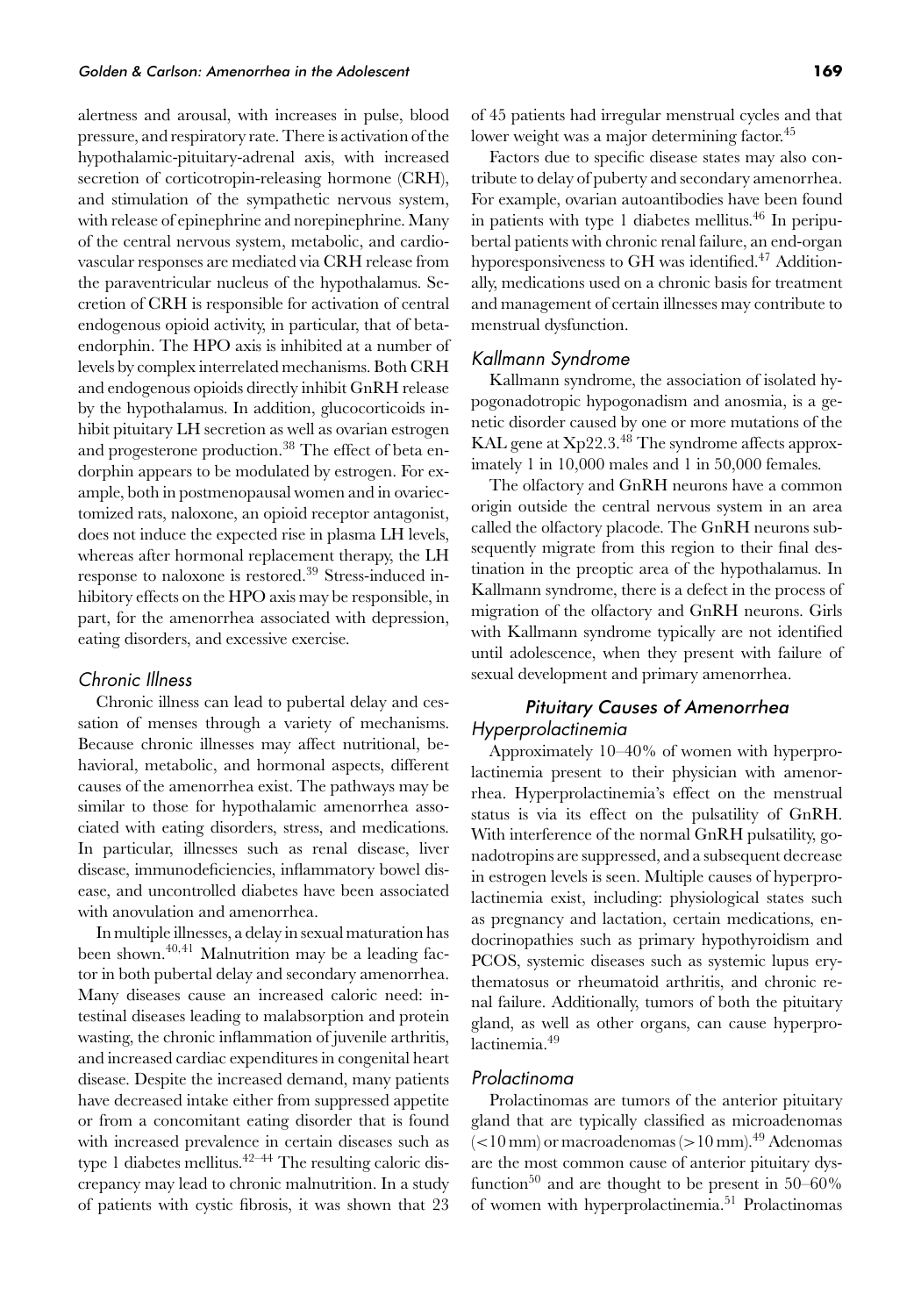result in a estrogen-deficient state via the inhibitory action of elevated prolactin levels on GnRH pulsatility and a subsequent decrease in pituitary release of LH and FSH.

#### Isolated Gonadotropin Deficiency

Congenital isolated gonadotropin deficiency is defined by complete or partial absence of GnRH-induced gonadotropin secretion, normal anatomy of the hypothalamus and pituitary, normal baseline functioning of the remaining HP axis, and a normal sense of smell. When problems with olfactory function are present, this disorder is referred to as Kallman syndrome. A genetic basis for this disorder has been found in fewer than 20% of cases, but mutations in the GnRH receptor (*GnRH-R*), G protein–coupled receptor-54 (*GPR54*) and its ligand, kisspeptin, have been implicated. $52$ 

#### Craniopharyngioma

Craniopharyngiomas are epithelial tumors arising from the craniopharyngeal duct in the sellar or parasellar region. They represent 2–5% of all intracranial neoplasms and 5.6–15% of intracranial tumors diagnosed in children.<sup>53</sup> They have an uncertain pathogenesis, and present with a variety of symptoms—endocrine, visual, behavioral, and cognitive. Hormonal disruption is prevalent, and a deficiency of LH/FSH is found in approximately 38-82% of patients.<sup>53</sup> This disruption is the likely mechanism for menstrual dysfunction.

## Thyroid Causes of Amenorrhea Hypothyroidism

Thryoid disease is more prevalent in females than males and often presents in adolescence. Previous studies have cited menstrual disturbances in hypothyroid patients ranging from  $20\%$  to  $70\%$ ,<sup>54</sup> with decreasing incidence as thyroid disorders are diagnosed earlier. Although hypermenorrhea or oligomenorrhea are the more prevalent menstrual disorders, amenorrhea can also be seen. One proposed mechanism for the amenorrhea is through the effect of TSH-releasing hormone on prolactin levels. This releasing hormone acts on the thyrotrophs to release TSH and on lactotrophs to release prolactin. Secondary to the increased levels of TSH-releasing hormone found in hypothyroidism, increased levels of prolactin are released, leading to functional hyperprolactinemia.<sup>55</sup> The estimated incidence of hyperprolactinemia in hypothyroidism ranges from  $0-40\%$ .<sup>56</sup>

#### Hyperthryoidism

Patients with hyperthyroidism have rates of menstrual irregularities ranging from 20% to 60%, with rates of amenorrhea reaching up to 20%.<sup>54</sup> The exact mechanism for the amenorrhea is not clear, but appears to be a combination of hormonal abnormalities, nutritional deficiencies, and emotional stress that may accompany hyperthyroidism.

Hyperthyroidism results in increased levels of sex hormone-binding globulins, which may cause an increased level of plasma estrogen. Levels of circulating androgens, particularly testosterone and androstenedione, are also elevated, as is their conversion to their estrogen counterpart, estradiol or estrone.<sup>54</sup> While mean LH levels are generally higher in hyperthyroid women, LH peaks may be completely absent in women with amenorrhea.

## Adrenal Causes of Amenorrhea Congenital Adrenal Hyperplasia

Congenital adrenal hyperplasia refers to a group of autosomal recessive disorders of steroidogenesis. A number of enzyme deficiencies have been found, but more than 90% of cases are caused by deficiency of 21-hydroxylase, which catalyses the conversion of progesterone to deoxycorticosterone and 17-OH progesterone to 11-deoxycortisol.<sup>57</sup>*,*<sup>58</sup> There is an interruption in the pathway leading to synthesis of mineralocorticoids and glucocorticoids. Consequently, progesterone, 17-OH progesterone, and its precursors are, instead, shunted to the androgen pathway. Hypothalamic secretion of CRH increases to overcome the effects of the block. As a result, ACTH secretion is increased, further increasing androgen production. The two other major enzyme deficiencies are deficiencies of 11-beta-hydroxylase and 3-beta-hydroxysteroid dehydrogenase.

There are two major clinical forms of congenital adrenal hyperplasia, depending on whether the enzyme deficiency is complete or partial—the classic form and the nonclassic form. The classic form usually presents in infancy with salt wasting or ambiguous genitalia. It occurs in approximately one in 16,000 births. The nonclassic form is one of the most frequently seen autosomal genetic disorders and occurs in approximately  $0.2\%$  of the general population.<sup>58</sup> This nonclassic form of congenital adrenal hyperplasia usually presents in childhood and is characterized by premature pubarche and in adolescence by hirsutism or amenorrhea.59 Hyperandrogenism has a direct effect on the hypothalamus, suppressing pituitary–ovarian function. The suppression of the HPO axis can be reversed after adequate treatment of the excess adrenal androgen production.<sup>60</sup>

#### Cushing Syndrome

Cushing syndrome is caused by high circulating levels of cortisol. In adolescents, Cushing syndrome is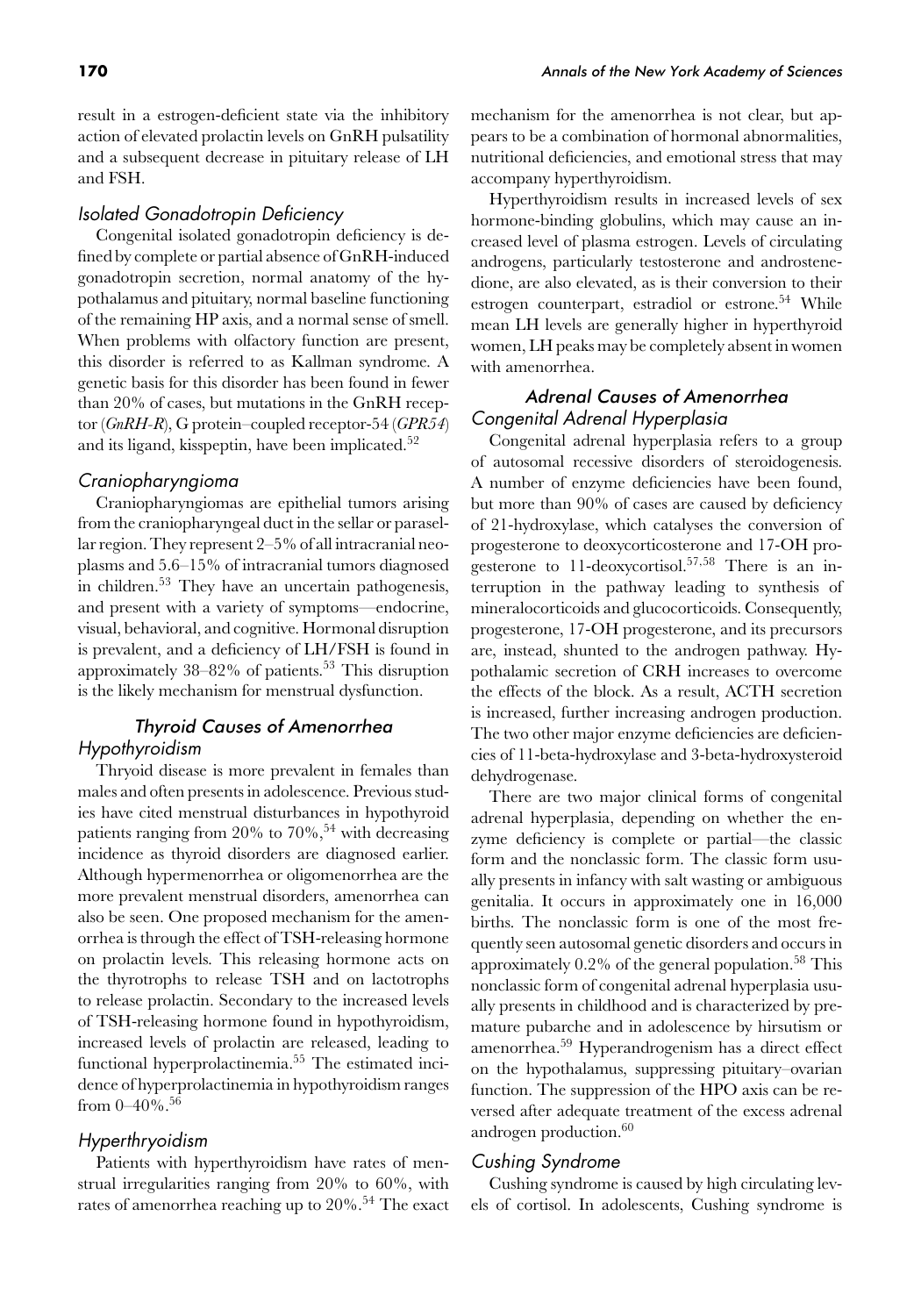most frequently caused by iatrogenic exogenous administration of corticosteroids. Other causes include hypersecretion of corticotropin by a microadenoma of the anterior pituitary (Cushing Disease); secretion of corticotropin by an adrenal tumor, or, occasionally, ectopic production of corticotropin by a nonpituitary tumor such as carcinoma of the lung.

The clinical findings are usually self-evident. Oligomenorrhea and amenorrhea may be part of the clinical picture. The pathophysiology is direct suppression of the HPO axis.

## Ovarian Causes of Amenorrhea Polycystic Ovary Syndrome

Polycystic ovary syndrome (PCOS) is an endocrine disorder that may affect 5 to 10% of 18–25-year-old women worldwide.<sup>61</sup>*,*<sup>62</sup> Although characterized by hyperandrogenism (either biochemical or clinical signs), chronic oligo- or anovulation, and polycystic ovaries seen on ultrasonography, the criteria for diagnosis are still under debate: the 1990 National Institutes of Health criteria require evidence of hyperandrogenism and oligo- or anovulation for diagnosis, while the 2003 Rotterdam criteria require two of the three aforementioned characteristics. $63$  There are no formal diagnostic criteria for adolescents with PCOS, though the syndrome may present as early as the first decade of life. PCOS can be extremely varied in its presentation, which may reflect the different pathologies leading to the syndrome.

The cause of PCOS is unclear, but it does appear to be a combination of defects in insulin resistance and ovarian and/or adrenal hypersensitivity. The inherent metabolic feature is insulin resistance and hyperinsulinemia that is independent of obesity.64 The insulin resistance also appears to be tissue-selective; the adrenal and ovary remain highly insulin-sensitive, whereas skeletal muscle is resistant. Through different mechanisms, hyperinsulinemia stimulates increased androgen production. It directly activates ovarian insulin receptors to cause activation of the P450c17 enzyme, and it activates IGF-1 receptors. Elevated insulin levels reduce the circulating levels of sex hormone–binding globulin (SHBG), which, in turn, increases the levels of circulating free testosterone. The longer-term sequelae of this insulin derangement include dyslipidemia, glucose intolerance, and central adiposity, which can increase the risk of premature cardiovascular disease.

Typical hormonal findings in PCOS include elevated free testosterone, normal or low total testosterone, and elevated levels of DHEAS, androstenedione, LH, and the LH/FSH ratio. The elevated androgen levels are secondary to defects in ovarian and/or adrenal steroidogenesis; approximately 80% of patients have a form of functional ovarian hyperandrogenism and 50% have functional adrenal hyperandrogenism. At the level of the ovary, there is an increased response in 17-OHP to GnRH analogue stimulation.<sup>65</sup> Additionally, there appears to be ovarian hypersensitivity of cytochrome P450c17, which plays a key role in the biosynthesis of androgens.<sup>66</sup> Within the adrenal gland, there is an exaggerated steroid response with corticotropin analogue stimulation that results in augmented production of 17-OHP and androstenedione.<sup>67</sup> The typical inhibitory feedback of estrogen and progesterone on the hypothalamus is interrupted, likely because of these increased levels of androgens.<sup>68</sup> The result is an increase in GnRH pulsatility, which leads to excessive LH secretion and the abnormal LH/FSH ratio.

#### Gonadal Dysgenesis

Gonadal dysgenesis refers to a number of conditions in which gonadal development is abnormal, leading to streak gonads. Estrogen levels are low and levels of LH and FSH are markedly elevated. The most common form is Turner syndrome (45,X karyotype), but other forms do exist, such as pure gonadal dysgenesis (where the karyotype is normal) and Swyer syndrome (XY gonadal dysgenesis).

Turner syndrome occurs in approximately 1 in every 2,500–3,000 live births in females. In approximately 50% of cases it is associated with complete or partial absence of an X chromosome (45,X karyotype). Other forms include mosaics (a combination of 45,X and a normal 45,XX cell line, as well as several other karyotype variations. In addition to delayed puberty and primary amenorrhea, other clinical features include short stature, webbed neck, low hairline, widely spaced nipples, cubitus valgus, cardiac anomalies (coarctation of the aorta), and a horseshoe kidney.

#### Premature Ovarian Failure

Premature ovarian failure (better termed "premature ovarian insufficiency") can occur at any age and is characterized by elevated gonadotropins in the presence of estrogen deficiency. It occurs in a number of conditions including autoimmune oophoritis, mumps oophoritis, chemotherapy, irradiation as well in less common conditions such as galactosemia, Trisomy 21, female fragile X carriers, and sarcoidosis. The mechanism of premature ovarian failure in galactosemia is not clear, but it appears that galactose or galactose-1-phosphate may be toxic to the ovary during the neonatal period through adulthood, leading to ovarian atrophy or failure.<sup>69</sup>*,*<sup>70</sup>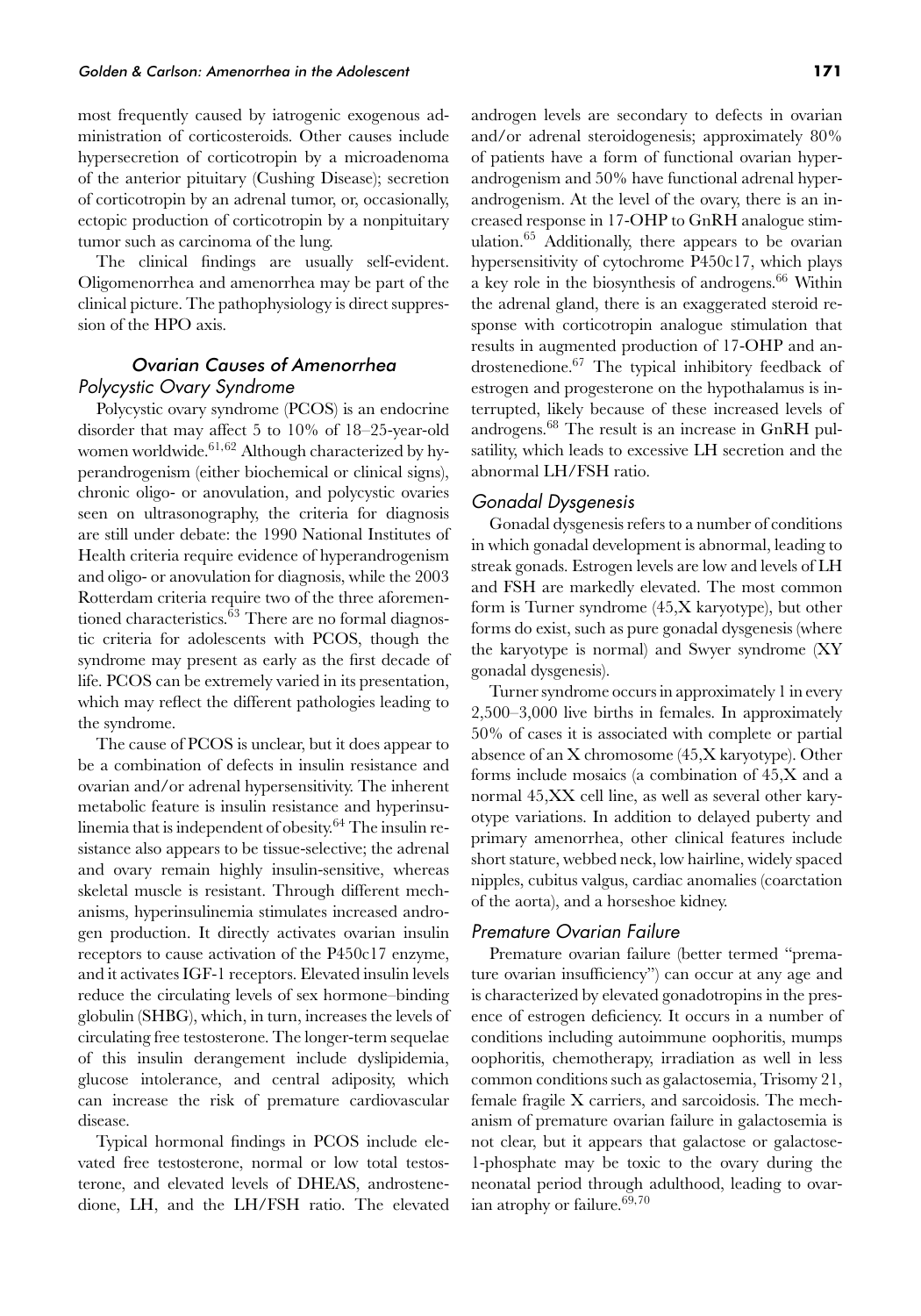Autoimune oophoritis may be associated with other autoimmune conditions such as thyroiditis, Addison's disease, hypoparathyroidism, diabetes mellitus, myasthenia gravis, and vitiligo. The course is variable, and levels of gonadotropins and estradiol may fluctuate for months or years. Usually there is progression, but there may be spontaneous remission.

## Uterine Causes of Amenorrhea Androgen Insensitivity (Testicular Feminization Syndrome)

Androgen insensitivity has an estimated incidence of 1/20,000 to 1/99,000 and is due to an X-linked recessive inheritance of a single gene.<sup>71</sup> Androgen insensitivity is most commonly due to a complete defect in the binding of androgens at androgen receptor sites, though there can be varying degrees of androgen receptor dysfunction. Testosterone levels are normal. Patients appear phenotypically female in their external habitus, but have a chromosomal pattern that is XY. Typically, patients will have normal breast development, minimal axillary and pubic hair, a short vagina, and an absent uterus and cervix. Testes are present, but are cryptorchid, without spermatogenesis. Androgen insensitivity will often be diagnosed in adolescence, when a patient presents with primary amenorrhea.

#### Uterine Adhesions (Asherman Syndrome)

In secondary amenorrhea, the most common cause of outflow obstruction is Asherman syndrome. Asherman syndrome is the presence of intrauterine synechiae or scarring, typically from a previous infection or from a curettage procedure following a postpartum or postabortal endometritis. In addition to amenorrhea, patients with Asherman syndrome may present with recurrent abortions or infertility. Generally, the extent of menstrual cycle disruption is indicative of the severity of intrauterine scarring.

#### Müllerian Agenesis

Müllerian agenesis is the congenital malformation of the genital tract, resulting in absence of the vagina, an abnormal or absent uterus, and normal ovaries. In addition, skeletal, ear, and renal deformities may be present. The syndrome, often referred to as Mayer– Rokitansky–Kuster–Hauser syndrome, is the second most common cause of primary amenorrhea.<sup>72</sup> It is has been estimated to have a prevalence varying from 1 in  $4,000$  to  $5,000$  female births. Patients with müllerian agenesis will typically have normal secondary sexual characteristics and ovarian function, but present with primary amenorrhea.

The etiology of müllerian agenesis in unknown, though it has been hypothesized to result from the activation of anti-müllerian hormone or the anti-müllerian hormone receptor through a genetic mutation. This activation results in increased secretion of the hormone or the receptor, which acts on the developing female fetus, to cause regression of the müllerian duct.

## Cervical Agenesis

Rarely, isolated cervical agenesis with a normal uterus can be found. Typically, patients will present with amenorrhea, cyclic abdominal pain, and a distended uterus on examination. Due to obstruction of the outflow outlet, hematosalpinx and endometriosis are likely sequelae.

## Vaginal Causes of Amenorrhea Imperforate Hymen

Imperforate hymen occurs in 1 in 1,000 women. It may be diagnosed in childhood, but may also be missed and may present in adolescence with cyclic abdominal pain and primary amenorrhea. The typical physical finding is a bulging, bluish hymen, behind which is a blood-filled mass in the distended vagina (hematocolpos). If the mass becomes large enough, it may cause acute urinary retention.

#### Transverse Vaginal Septum

A complete transverse septum occurs in approximately 1 in 80,000 women and is due to incomplete fusion of the müllerian duct portion of the vagina and the urogential sinus component. The thickness and placement of the septum may vary: lower vagina, middle vagina, or upper vagina. Eighty to 90% occur in the middle or upper vagina, and the external genital examination appears normal.<sup>73</sup> Though a perforation in the septum is often present, patients may still present with amenorrhea and hematocolpos. Additionally, other malformations of the urological tract or rectum may be associated.

#### Vaginal Agenesis—Isolated

Vaginal agenesis is typically associated with uterine agenesis; however, there have been rare cases of isolated vaginal agenesis with a normal uterus.

## **Clinical Evaluation**

An algorithm describing the clinical approach to amenorrhea in adolescents, based on whether the patient has primary amenorrhea or secondary amenorrhea and whether she is estrogen-deficient or estrogenreplete, is shown in FIGURES 2 and 3.

Both for primary amenorrhea and for secondary amenorrhea, the key is the history and physical examination, together with some basic tests to rule out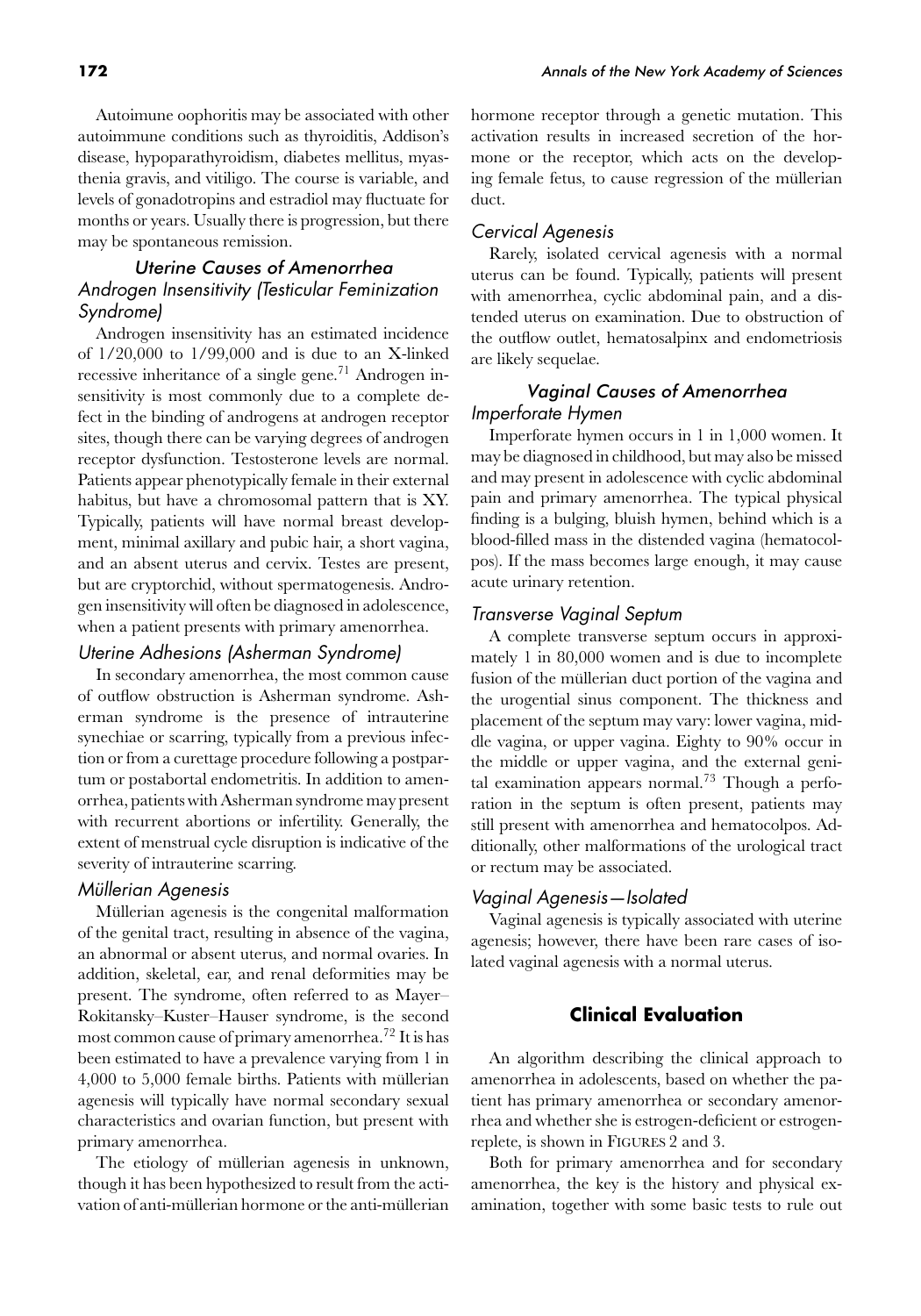

FIGURE 2. Algorithm for management of an adolescent with primary amenorrhea.

pregnancy, thyroid disease or hyperprolactinemia. If an elevated prolactin level is found and the patient is not on medication known to increase serum prolactin levels, an MRI should be obtained to rule out a prolactinoma. The history should elicit the age of the patient at thelarche, the age at which the patient's mother had menarche, whether or not the patient is sexually active, and any medications she is taking. Specific information should be obtained regarding weight loss, preoccupation with shape and weight, and the amount and intensity of exercise.

*For the patient with primary amenorrhea,* the physical examination should focus on pubertal development and possible genital outflow obstruction. The physician should remember that any cause of secondary amenorrhea can also cause primary amenorrhea. Any major discrepancy in Tanner staging of the breast and pubic hair development (e.g., Tanner V breast development in the absence of pubic hair or lack of breast development in the presence of adequate pubic hair) should arouse suspicion of a chromosomal abnormality such as androgen insensitivity (46,XY) or Turner syndrome (45,X). Visualization of the external genitalia should be performed to assess the patency of the hymen. If indicated, a rectoabdominal examination can be performed to rule out any pelvic mass. A pelvic ultrasound will confirm the presence of a uterus and rule out any obstructive lesion.

*For patients with secondary amenorrhea*, the physical examination should focus on signs of hyperandrogenism and insulin resistance as well as evidence of weight loss. Height and weight should be accurately measured and BMI calculated. The presence of hyperandrogenism should focus the investigation in the direction of PCOS or congenital adrenal hyperplasia. Assessment of the pelvis may include a bimanual vaginal examination or a rectoabdominal examination. Whether or not the patient is estrogen-deficient or estrogen-sufficient can be determined by response to the progestin challenge test. After administration of a 7-day course of Provera, menstrual bleeding within a few days of discontinuing the medication indicates estrogen sufficiency. The most likely diagnosis is either immaturity of the HPO axis if the patient is within 2–3 years of menarche, or PCOS, especially if evidence of hyperandrogenism is present. If there is no response to the progestin challenge test, the patient is estrogen-deficient and the work-up should proceed as indicated in FIGURE 3.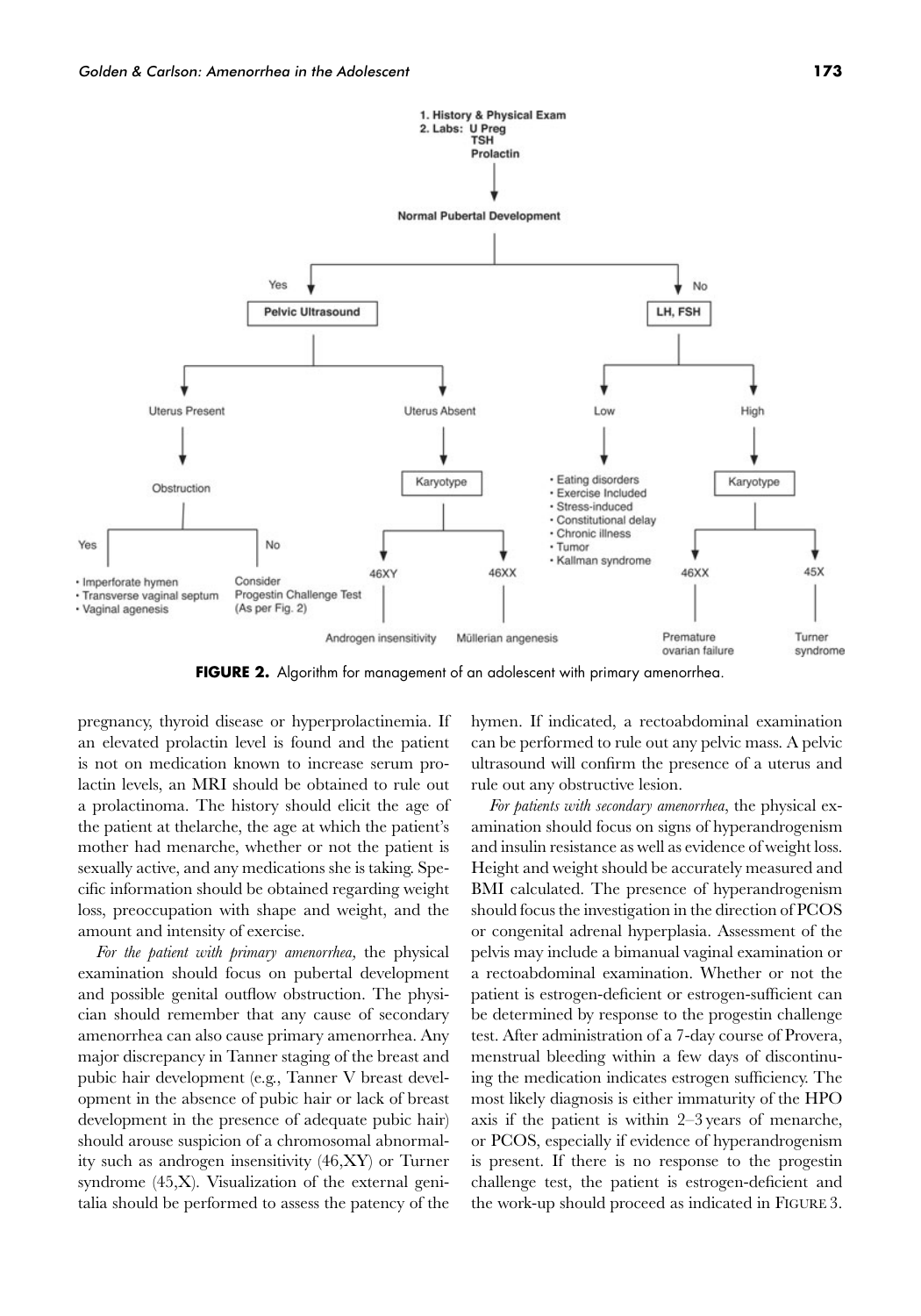

Some patients with premature ovarian insufficiency may respond to a progestin challenge test. In order to avoid missing this diagnosis, some experts recommend assessing the LH, FSH and estradiol levels even in the face of a positive response to the progestin challenge test.

## **Implications of Amenorrhea in Adolescents**

In an adolescent who is estrogen-replete, prolonged amenorrhea secondary to anovualtion leads to hyperplasia of the endometrium. Under the influence of unopposed estrogen stimulation, the endometrium becomes thick, outgrows its blood supply, and begins to slough off irregularly, leading to dysfunctional uterine bleeding (DUB). DUB is the most common cause of abnormal uterine bleeding in adolescents, accounting for 95% of cases presenting to a physician in the outpatient setting and approximately 80% of those hospitalized for this reason. The menstrual bleeding is characteristically painless. It may be mild and prolonged, but may also be excessive, leading to severe anemia and shock. DUB can be avoided by preventing the unopposed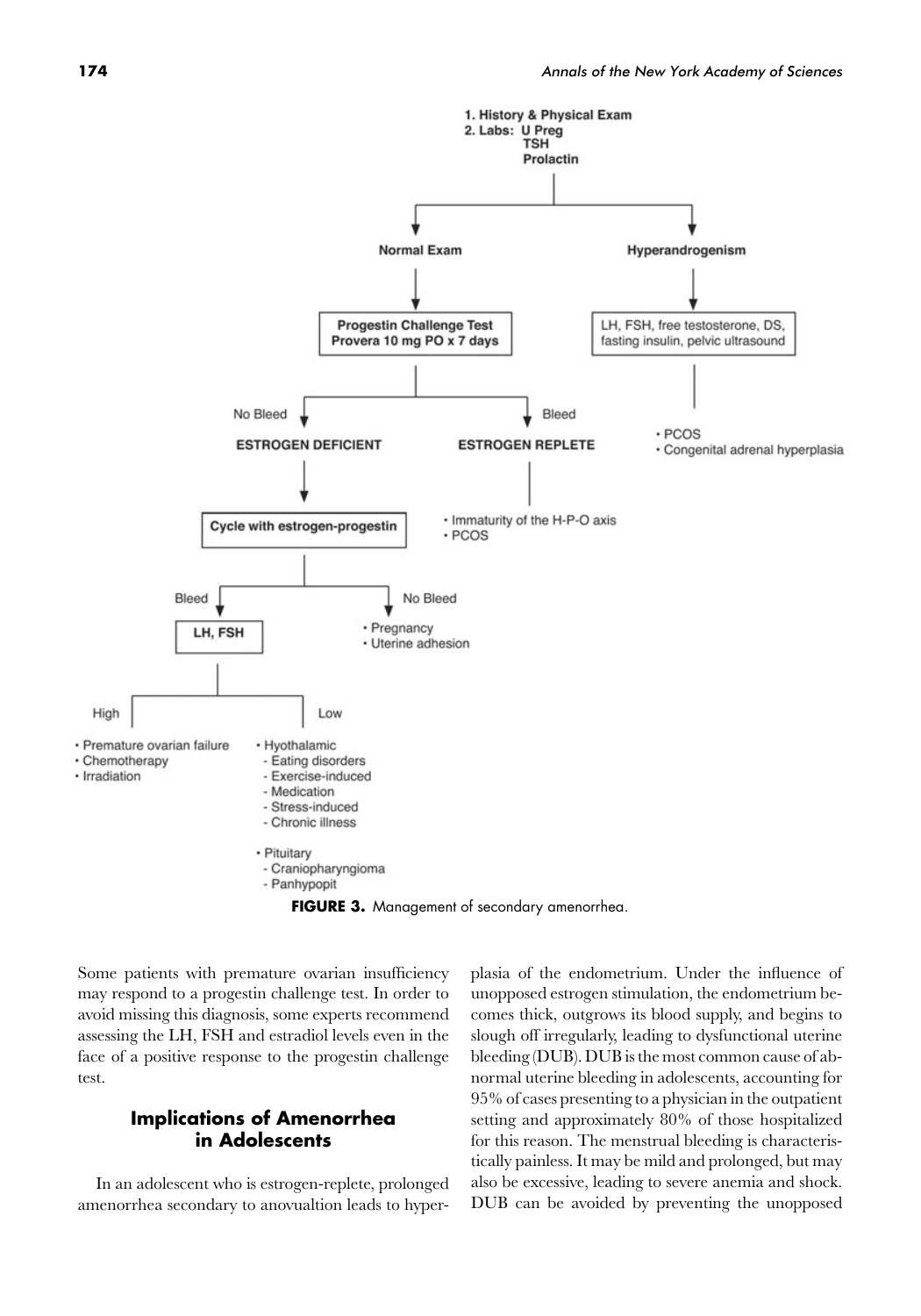estrogen effect on the endometrium. Administration of progesterone (Provera, 10 mg orally per day for 7 days) to an adolescent girl after 2–3 months of secondary amenorrhea will prevent DUB from occurring. Prolonged exposure to unopposed estrogen stimulation should be avoided because it predisposes to endometrial carcinoma later in life.

In the estrogen-deficient adolescent, the major medical morbidity is reduction in bone mineral density and increased risk of fracture. The adolescent years are critical for accretion of bone mass and any condition interfering with this process can result in failure to achieve peak bone mass, predisposing to a life-long increased risk of fractures. In anorexia nervosa, reduction in bone mass occurs after a relatively short duration of illness and can be severe.<sup>74</sup> More than 90% of adolescent and young adults with anorexia nervosa have reduction of bone mineral density at one or more sites.<sup>74</sup>*,*<sup>75</sup> Large population-based studies have shown that the longterm fracture risk in anorexia nervosa is increased twoto threefold compared with controls.25*,*<sup>76</sup> Treatment with estrogen replacement therapy does not reverse the bone loss.77–80 Exercise-induced amenorrhea, the so-called "female athlete triad," is also associated with reduction in bone mass and increased fracture risk. With reduction of the intensity of training and improvement in nutritional intake, resumption of menses can occur and bone mineral density can improve. Prolonged administration of DMPA is associated with reduction in BMD which is reversible after discontinuing the medication.<sup>81</sup>*,*<sup>82</sup>

## **Directions for Future Research**

Hypothalamic amenorrhea is the most common, but least well understood, cause of amenorrhea in adolescents. The discovery of leptin in 1994 has markedly improved our understanding of the pathophysiology of hypothalamic amenorrhea in adolescents, but much remains unknown. The promise of understanding the "hidden link" between nutritional status and reproductive function has not yet been entirely fulfilled. Future research should further explore the complex neuroendocrine regulation of hypothalamic function. What is the role of leptin in this process? Are the pathways for malnutrition, exercise-induced amenorrhea, and stress-induced amenorrhea similar or different? Many of the causative factors (e.g., low body weight, body composition, nutritional intake, exercise, and stress) are interrelated. What are the relative contributions of each? Future studies should include both biochemical and behavioral measures to better understand the multiple, overlapping processes that are occurring. Such components could include serum hormone markers, leptin values, exercise and nutrition variables, eating disorder behaviors, and measures of body composition and resting energy expenditure. Finally, the recent synthesis of recombinant leptin brings with it the hope of improved understanding of the pathophysiology of amenorrhea in adolescents. Recombinant leptin may have important therapeutic possibilities not only to treat amenorrhea, but also to improve bone mineral density in those adolescents who are estrogendepleted.

#### **Conflict of Interest**

The authors declare no conflicts of interest.

#### **References**

- 1. CHUMLEA, W.C., C.M. SCHUBERT, A.F. ROCHE, *et al*. 2003. Age at menarche and racial comparisons in US girls. Pediatrics **111:** 110–113.
- 2. DIAZ, A., M.R. LAUFER & L.L. BREECH. 2006. Menstruation in girls and adolescents: using the menstrual cycle as a vital sign. Pediatrics **118:** 2245–2250.
- 3. HERMAN-GIDDENS, M.E., E.J. SLORA, R.C. WASSERMAN, *et al*. 1997. Secondary sexual characteristics and menses in young girls seen in office practice: a study from the Pediatric Research in Office Settings network. Pediatrics **99:** 505–512.
- 4. KAPLOWITZ, P.B., E.J. SLORA, R.C. WASSERMAN, *et al*. 2001. Earlier onset of puberty in girls: relation to increased body mass index and race. Pediatrics **108:** 347–353.
- 5. WANG, Y. 2002. Is obesity associated with early sexual maturation? A comparison of the association in American boys versus girls. Pediatrics **110:** 903–910.
- 6. GOLDEN, N.H. & I.R. SHENKER. 1992. Amenorrhea in anorexia nervosa: etiology and implications. Adolesc. Med. **3:** 503–518.
- 7. ROPERT, J.F., M.E. QUIGLEY & S.S. YEN. 1984. The dopaminergic inhibition of LH secretion during the menstrual cycle. Life Sci. **34:** 2067–2073.
- 8. APTER, D. 1997. Development of the hypothalamicpituitary-ovarian axis. Ann. N.Y. Acad. Sci. **816:** 9–21.
- 9. BOYAR, R.M., R.S. ROSENFELD, S. KAPEN, *et al*. 1974. Human puberty: simultaneous augmented secretion of luteinizing hormone and testosterone during sleep. J. Clin. Invest. **54:** 609–618.
- 10. SLAP, G.B. 2003. Menstrual disorders in adolescence. Best Pract. Res. Clin. Obstet.Gynaecol. **17:** 75–92.
- 11. BIRO, F.M., B. HUANG, P.B. CRAWFORD, *et al*. 2006. Pubertal correlates in black and white girls. J. Pediatr. **148:** 234– 240.
- 12. SUN, S.S., C.M. SCHUBERT, W.C. CHUMLEA, *et al*. 2002. National estimates of the timing of sexual maturation and racial differences among US children. Pediatrics **110:** 911–919.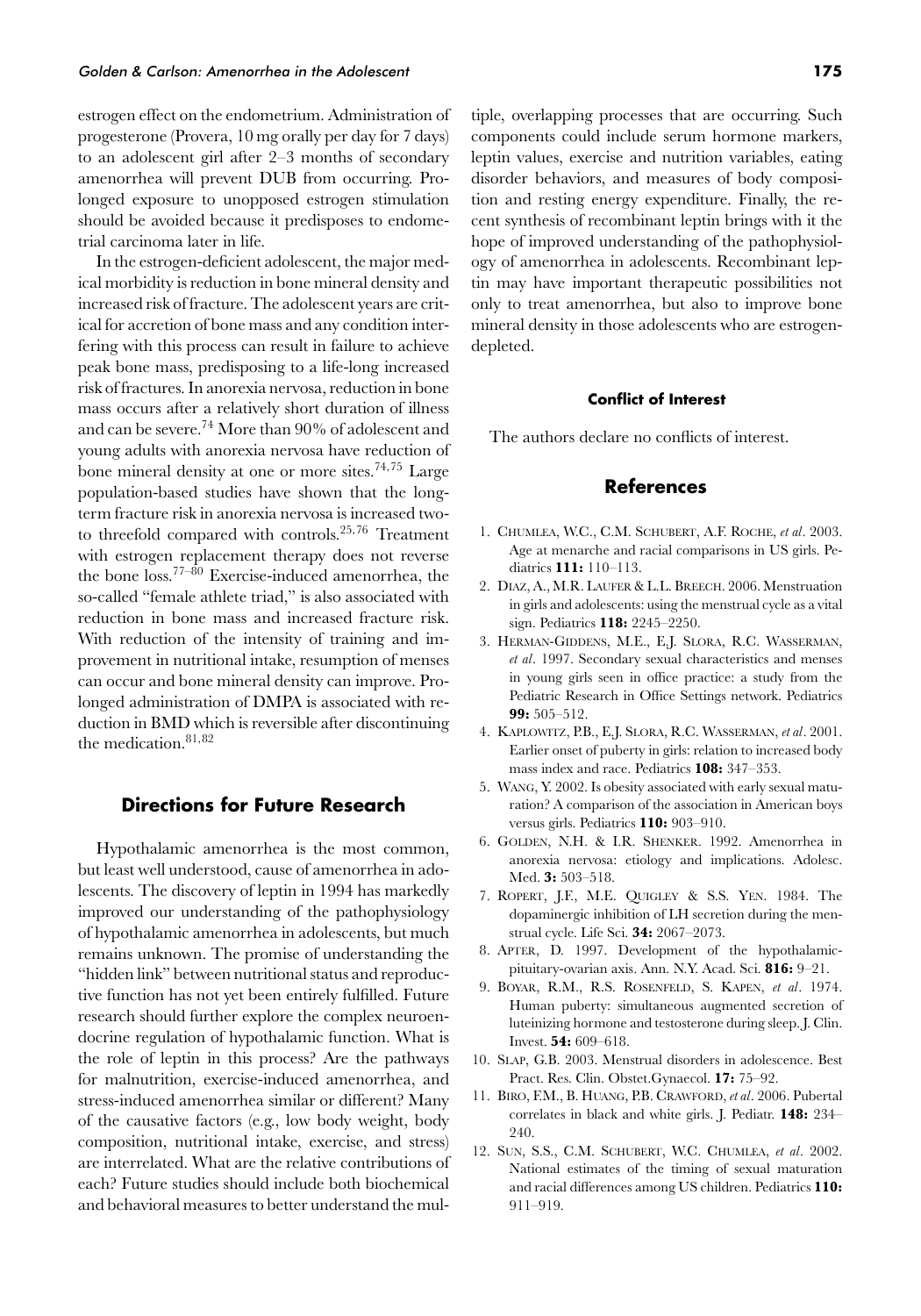- 13. WIKSTEN-ALMSTROMER, M., A.L. HIRSCHBERG & K. HA-GENFELDT. 2007. Menstrual disorders and associated factors among adolescent girls visiting a youth clinic. Acta Obstet. Gynecol. Scand. **86:** 65–72.
- 14. PERKINS, R.B., J.E. HALL & K.A. MARTIN. 2001. Aetiology, previous menstrual function and patterns of neuroendocrine disturbance as prognostic indicators in hypothalamic amenorrhoea. Hum. Reprod. **16:** 2198–2205.
- 15. ECKERT, E.D., C. POMEROY, N. RAYMOND, *et al*. 1998. Leptin in anorexia nervosa. J. Clin. Endocrinol. Metab **83:** 791–795.
- 16. GRINSPOON, S., T. GULICK, H. ASKARI, *et al*. 1996. Serum leptin levels in women with anorexia nervosa. J. Clin. Endocrinol. Metab **81:** 3861–3863.
- 17. HAAS, V., S. ONUR, T. PAUL, *et al*. 2005. Leptin and body weight regulation in patients with anorexia nervosa before and during weight recovery. Am. J. Clin. Nutr. **81:** 889– 896.
- 18. MISRA, M., K.K. MILLER, C. ALMAZAN, *et al*. 2004. Hormonal and body composition predictors of soluble leptin receptor, leptin, and free leptin index in adolescent girls with anorexia nervosa and controls and relation to insulin sensitivity. J. Clin. Endocrinol. Metab **89:** 3486–3495.
- 19. KATZMAN, D.K., N.H. GOLDEN, D. NEUMARK-SZTAINER, *et al*. 2000. From prevention to prognosis: clinical research update on adolescent eating disorders. Pediatr. Res. **47:** 709–712.
- 20. HOLTKAMP, K., C. MIKA, I. GRZELLA, *et al*. 2003. Reproductive function during weight gain in anorexia nervosa: leptin represents a metabolic gate to gonadotropin secretion. J. Neural Transm. **110:** 427–435.
- 21. THONG, F.S., C. MCLEAN & T.E. GRAHAM. 2000. Plasma leptin in female athletes: relationship with body fat, reproductive, nutritional, and endocrine factors. J. Appl. Physiol. **88:** 2037–2044.
- 22. WEIMANN, E., W.F. BLUM, C. WITZEL, *et al*. 1999. Hypoleptinemia in female and male elite gymnasts. Eur. J. Clin. Invest. **29:** 853–860.
- 23. WELT, C.K., J.L. CHAN, J. BULLEN, *et al*. 2004. Recombinant human leptin in women with hypothalamic amenorrhea. N. Engl. J. Med. **351:** 987–997.
- 24. HOEK, H.W. & D. VAN HOEKEN. 2003. Review of the prevalence and incidence of eating disorders. Int. J. Eat. Disord. **34:** 383–396.
- 25. LUCAS, A.R., C.S. CROWSON, W.M. O'FALLON & L.J. MELTON. 1999. The ups and downs of anorexia nervosa. Int. J. Eat. Disord. **26:** 397–405.
- 26. FRISCH, R.E. & J.W. MCARTHUR. 1974. Menstrual cycles: fatness as a determinant of minimum weight for height necessary for their maintenance or onset. Science **185:** 949–951.
- 27. GOLDEN, N.H., M.S. JACOBSON, J. SCHEBENDACH, *et al*. 1997. Resumption of menses in anorexia nervosa. Arch. Pediatr. Adolesc. Med. **151:** 16–21.
- 28. KATZMAN, D.K. & N.H. GOLDEN. 2007. Anorexia nervosa and bulimia nervosa. *In* Adolescent Healthcare: A Practical Guide, 5th ed. L.S. Neinstein, Ed. Lippincott Williams & Wilkins. Philadelphia, PA.
- 29. FRISCH, R.E., A.V. GOTZ-WELBERGEN, J.W. MCARTHUR, *et al*. 1981. Delayed menarche and amenorrhea of college

athletes in relation to age of onset of training. JAMA **246:** 1559–1563.

- 30. WARREN, M.P. & N.E. PERLROTH. 2001. The effects of intense exercise on the female reproductive system. J. Endocrinol. **170:** 3–11.
- 31. NICHOLS, J.F., M.J. RAUH, M.J. LAWSON, *et al*. 2006. Prevalence of the female athlete triad syndrome among high school athletes. Arch. Pediatr. Adolesc. Med. **160:** 137– 142.
- 32. RUSSELL, J.B., D. MITCHELL, P.I. MUSEY & D.C. COLLINS. 1984. The relationship of exercise to anovulatory cycles in female athletes: hormonal and physical characteristics. Obstet. Gynecol. **63:** 452–456.
- 33. LOUCKS, A.B., M. VERDUN & E.M. HEATH. 1998. Low energy availability, not stress of exercise, alters LH pulsatility in exercising women. J. Appl. Physiol. **84:** 37–46.
- 34. MILLER, K.K., M.S. PARULEKAR, E. SCHOENFELD, *et al*. 1998. Decreased leptin levels in normal weight women with hypothalamic amenorrhea: the effects of body composition and nutritional intake. J. Clin. Endocrinol. Metab. **83:** 2309–2312.
- 35. CONSTANTINI, N.W. & M.P. WARREN. 1995. Menstrual dysfunction in swimmers: a distinct entity. J. Clin. Endocrinol. Metab. **80:** 2740–2744.
- 36. THANGAVELU, K. & S. GEETANJALI. 2006. Menstrual disturbance and galactorrhea in people taking conventional antipsychotic medications. Exp. Clin. Psychopharmacol. **14:** 459–460.
- 37. WIECK, A. & P.M. HADDAD. 2003. Antipsychotic-induced hyperprolactinaemia in women: pathophysiology, severity and consequences. Selective literature review. Br. J. Psychiatry **182:** 199–204.
- 38. MAGIAKOU, M.A., G. MASTORAKOS, E. WEBSTER & G.P. CHROUSOS. 1997. The hypothalamic-pituitary-adrenal axis and the female reproductive system. Ann. N.Y. Acad. Sci. **816:** 42–56.
- 39. GENAZZANI, A.D., O. GAMBA, L. SGARBI, *et al*. 1997. Neuromodulatory role of opioidergic system on hypothalamuspituitary-gonadal axis during puberty. Ann. N.Y. Acad. Sci. **816:** 76–82.
- 40. NEINSTEIN, L.S., D. STEWART, C.I. WANG & I. JOHNSON. 1983. Menstrual dysfunction in cystic fibrosis. J. Adolesc. Health Care **4:** 153–157.
- 41. PLATT, O.S., W. ROSENSTOCK & M.A. ESPELAND. 1984. Influence of sickle hemoglobinopathies on growth and development. N. Engl. J. Med. **311:** 7–12.
- 42. ROSMARK, B., C. BERNE, S. HOLMGREN, *et al*. 1986. Eating disorders in patients with insulin-dependent diabetes mellitus. J. Clin. Psychiatry **47:** 547–550.
- 43. JONES, J.M., M.L. LAWSON, D. DANEMAN, *et al*. 2000. Eating disorders in adolescent females with and without type 1 diabetes: cross sectional study. Br. Med. J. **320:** 1563– 1566.
- 44. RYDALL, A.C., G.M. RODIN, M.P. OLMSTED, *et al*. 1997. Disordered eating behavior and microvascular complications in young women with insulin-dependent diabetes mellitus. N. Engl. J. Med. **336:** 1849–1854.
- 45. STEAD, R.J., M.E. HODSON, J.C. BATTEN, *et al*. 1987. Amenorrhoea in cystic fibrosis. Clin. Endocrinol. (Oxf.) **26:** 187– 195.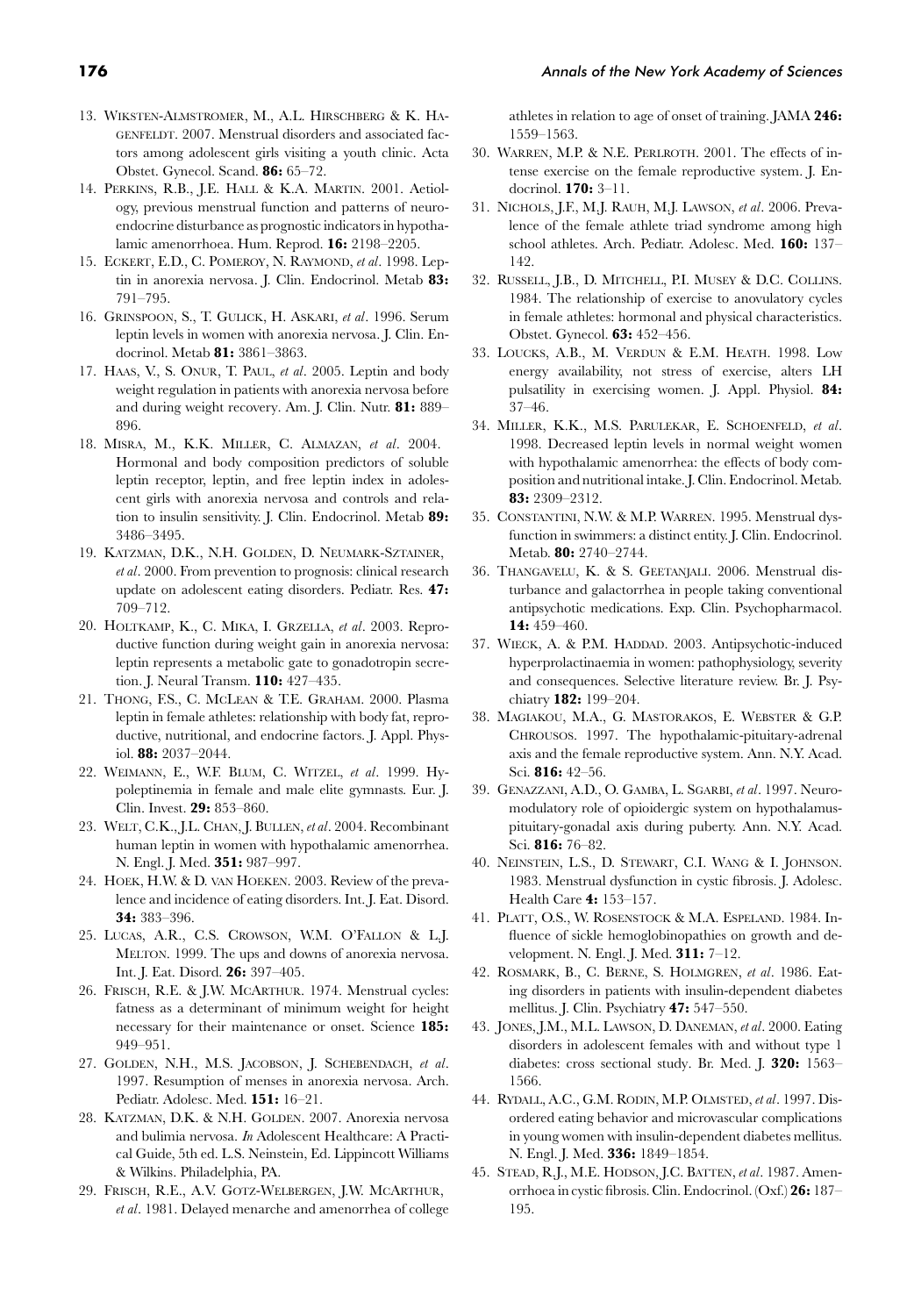- 46. SNAJDEROVA, M., J. MARTINEK, J. HOREJSI, *et al*. 1999. Premenarchal and postmenarchal girls with insulindependent diabetes mellitus: ovarian and other organspecific autoantibodies, menstrual cycle. J. Pediatr. Adolesc. Gynecol. **12:** 209–214.
- 47. SCHAEFER, F., G. HAMILL, R. STANHOPE, *et al*. 1991. Pulsatile growth hormone secretion in peripubertal patients with chronic renal failure. Cooperative Study Group on Pubertal Development in Chronic Renal Failure. J. Pediatr. **119:** 568–577.
- 48. SEMINARA, S.B., F.J. HAYES & W.F. CROWLEY. 1998. Gonadotropin-releasing hormone deficiency in the human (idiopathic hypogonadotropic hypogonadism and Kallmann's syndrome): pathophysiological and genetic considerations. Endocr. Rev. **19:** 521–539.
- 49. PATEL, S.S. & V. BAMIGBOYE. 2007. Hyperprolactinaemia. J. Obstet. Gynaecol. **27:** 455–459.
- 50. PICKETT, C.A. 2003. Diagnosis and management of pituitary tumors: recent advances. Prim. Care **30:** 765– 789.
- 51. BRENNER, S.H., J.B. LESSING, J. QUAGLIARELLO & G. WEISS. 1985. Hyperprolactinemia and associated pituitary prolactinomas. Obstet. Gynecol. **65:** 661– 664.
- 52. TRARBACH, E.B., L.G. SILVEIRA & A.C. LATRONICO. 2007. Genetic insights into human isolated gonadotropin deficiency. Pituitary **10:** 381–391.
- 53. KARAVITAKI, N., S. CUDLIP, C.B. ADAMS & J.A. WASS. 2006. Craniopharyngiomas. Endocr. Rev. **27:** 371–397.
- 54. KRASSAS, G.E. 2000. Thyroid disease and female reproduction. Fertil. Steril. **74:** 1063–1070.
- 55. KOUTRAS, D.A. 1997. Disturbances of menstruation in thyroid disease. Ann. N.Y. Acad. Sci. **816:** 280–284.
- 56. RABER, W., A. GESSL, P. NOWOTNY & H. VIERHAPPER. 2003. Hyperprolactinaemia in hypothyroidism: clinical significance and impact of TSH normalization. Clin. Endocrinol. (Oxf.) **58:** 185–191.
- 57. NEWFIELD, R.S. & M.I. NEW. 1997. 21-Hydroxylase deficiency. Ann. N.Y. Acad. Sci. **816:** 219–229.
- 58. SPEISER, P.W. & P.C. WHITE. 2003. Congenital adrenal hyperplasia. N. Engl. J. Med. **349:** 776–788.
- 59. MORAN, C., R. AZZIZ, E. CARMINA, *et al*. 2000. 21- Hydroxylase-deficient nonclassic adrenal hyperplasia is a progressive disorder: a multicenter study. Am. J. Obstet. Gynecol. **183:** 1468–1474.
- 60. KLINGENSMITH, G.J., A.C. WENTZ, W.J. MEYER & C.J. MI-GEON. 1976. Gonadotropin output in congenital adrenal hyperplasia before and after adrenal suppression. J. Clin. Endocrinol. Metab. **43:** 933–936.
- 61. DRISCOLL, D.A. 2003. Polycystic ovary syndrome in adolescence. Ann. N.Y. Acad. Sci. **997:** 49–55.
- 62. MICHELMORE, K.F., A.H. BALEN, D.B. DUNGER & M.P. VESSEY. 1999. Polycystic ovaries and associated clinical and biochemical features in young women. Clin. Endocrinol.(Oxf.) **51:** 779–786.
- 63. ROTTERDAM ESHRE/ASRM-SPONSORED PCOS CONSE-NSUS WORKSHOP GROUP. 2004. Revised 2003 consensus on diagnostic criteria and long-term health risks related to polycystic ovary syndrome. Fertil. Steril. **81:** 19–25.
- 64. DUNAIF, A. & D.T. FINEGOOD. 1996. Beta-cell dysfunction independent of obesity and glucose intolerance in the polycystic ovary syndrome. J. Clin. Endocrinol. Metab **81:** 942–947.
- 65. GILLING-SMITH, C., H. STORY, V. ROGERS & S. FRANKS. 1997. Evidence for a primary abnormality of thecal cell steroidogenesis in the polycystic ovary syndrome. Clin. Endocrinol. (Oxf.) **47:** 93–99.
- 66. EHRMANN, D.A., R.B. BARNES & R.L. ROSENFIELD. 1995. Polycystic ovary syndrome as a form of functional ovarian hyperandrogenism due to dysregulation of androgen secretion. Endocr. Rev. **16:** 322– 353.
- 67. MORAN, C., R. REYNA, L.S. BOOTS & R. AZZIZ. 2004. Adrenocortical hyperresponsiveness to corticotropin in polycystic ovary syndrome patients with adrenal androgen excess. Fertil. Steril. **81:** 126–131.
- 68. PASTOR, C.L., M.L. GRIFFIN-KORF, J.A. ALOI, *et al*. 1998. Polycystic ovary syndrome: evidence for reduced sensitivity of the gonadotropin-releasing hormone pulse generator to inhibition by estradiol and progesterone. J. Clin. Endocrinol. Metab **83:** 582–590.
- 69. KAUFMAN, F.R., M.D. KOGUT, G.N. DONNELL, *et al*. 1981. Hypergonadotropic hypogonadism in female patients with galactosemia. N. Engl. J. Med. **304:** 994– 998.
- 70. KAUFMAN, F.R., G.N. DONNELL, T.F. ROE & M.D. KOGUT. 1986. Gonadal function in patients with galactosaemia. J. Inherit. Metab. Dis. **9:** 140–146.
- 71. BOEHMER, A.L., O. BRINKMANN, H. BRUGGENWIRTH, *et al*. 2001. Genotype versus phenotype in families with androgen insensitivity syndrome. J. Clin. Endocrinol. Metab. **86:** 4151–4160.
- 72. VARNER, R.E., J.B. YOUNGER & R.E. BLACKWELL. 1985. Mullerian dysgenesis. J. Reprod. Med. **30:** 443– 450.
- 73. EDMONDS, D.K. 2000. Congenital malformations of the genital tract. Obstet. Gynecol. Clin. North Am. **27:** 49– 62.
- 74. GOLDEN, N.H. 2003. Osteopenia and osteoporosis in anorexia nervosa. Adolesc. Med. **14:** 97–108.
- 75. GRINSPOON, S., K. MILLER, C. COYLE, *et al*. 1999. Severity of osteopenia in estrogen-deficient women with anorexia nervosa and hypothalamic amenorrhea. J. Clin. Endocrinol. Metab **84:** 2049–2055.
- 76. VESTERGAARD, P., C. EMBORG, R.K. STOVING, *et al*. 2002. Fractures in patients with anorexia nervosa, bulimia nervosa, and other eating disorders–a nationwide register study. Int. J. Eat. Disord. **32:** 301–308.
- 77. GOLDEN, N.H., L. LANZKOWSKY, J. SCHEBENDACH, *et al*. 2002. The effect of estrogen-progestin treatment on bone mineral density in anorexia nervosa. J. Pediatr. Adolesc. Gynecol. **15:** 135–143.
- 78. GOLDEN, N.H. 2007. Eating disorders in adolescence: what is the role of hormone replacement therapy? Curr. Opin. Obstet. Gynecol. **19:** 434–439.
- 79. KLIBANSKI, A., B.M. BILLER, D.A. SCHOENFELD, *et al*. 1995. The effects of estrogen administration on trabecular bone loss in young women with anorexia nervosa. J. Clin. Endocrinol. Metab. **80:** 898–904.